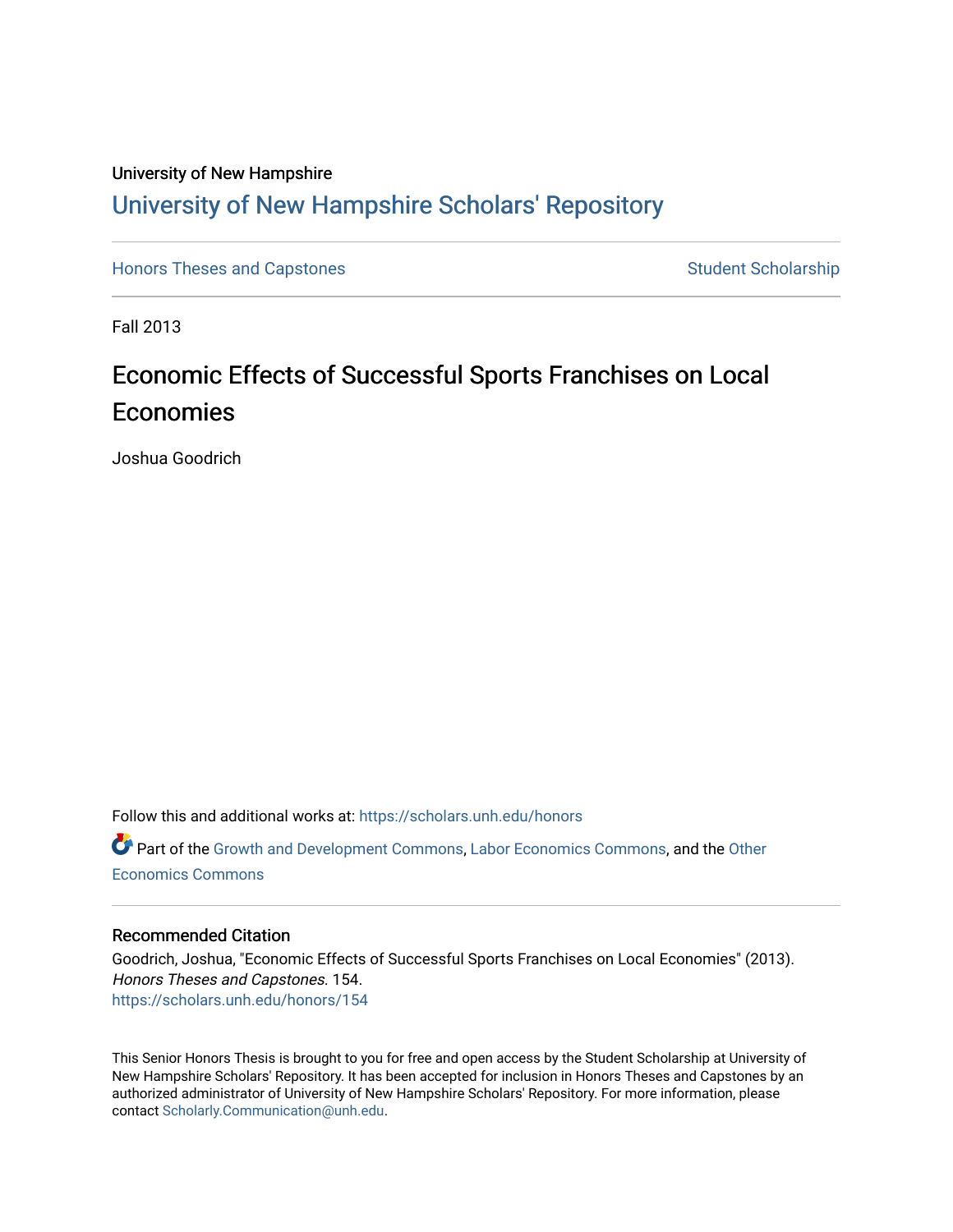### The Economic Effects of Successful Sports Franchises on Local Economies

Joshua Goodrich\*

### Advisor: Aziz Saglam

#### *The University of New Hampshire*

#### 12/8/13

*Abstract*: This paper analyzes the effect of a major professional sports franchise winning a championship and the resulting effect on per-capita GDP at a metropolitan level. My key conjectures are (i) winning games will result in an increase in per-capita GDP for the local region and (ii) sports franchises winning a championship will increase per-capita GDP. Considering many of these sports franchises are located within very large metropolitan areas, it may be difficult to isolate a team's performance within the greater economy. However, sports franchises have become significantly more valuable in the past 20 years, so their increased value and postseason success may create a significant economic ripple. The seasons in these leagues extend for at least half a year, so the potential for economic impact is significant.

"Baseball is an allegorical play about America, a poetic, complex, and subtle play of courage, fear, good luck, mistakes, patience about fate, and sober self-esteem."- Saul Steinberg

*Keywords:* Professional Sports, Success, Wins, Championships

*JEL Classification:* L83

\*Please address all correspondence to Joshua Goodrich – The University of New Hampshire, Peter T. Paul School of Business and Economics, NH 03824; Phone: 603-667-8507; Email: jpv53@wildcats.unh.edu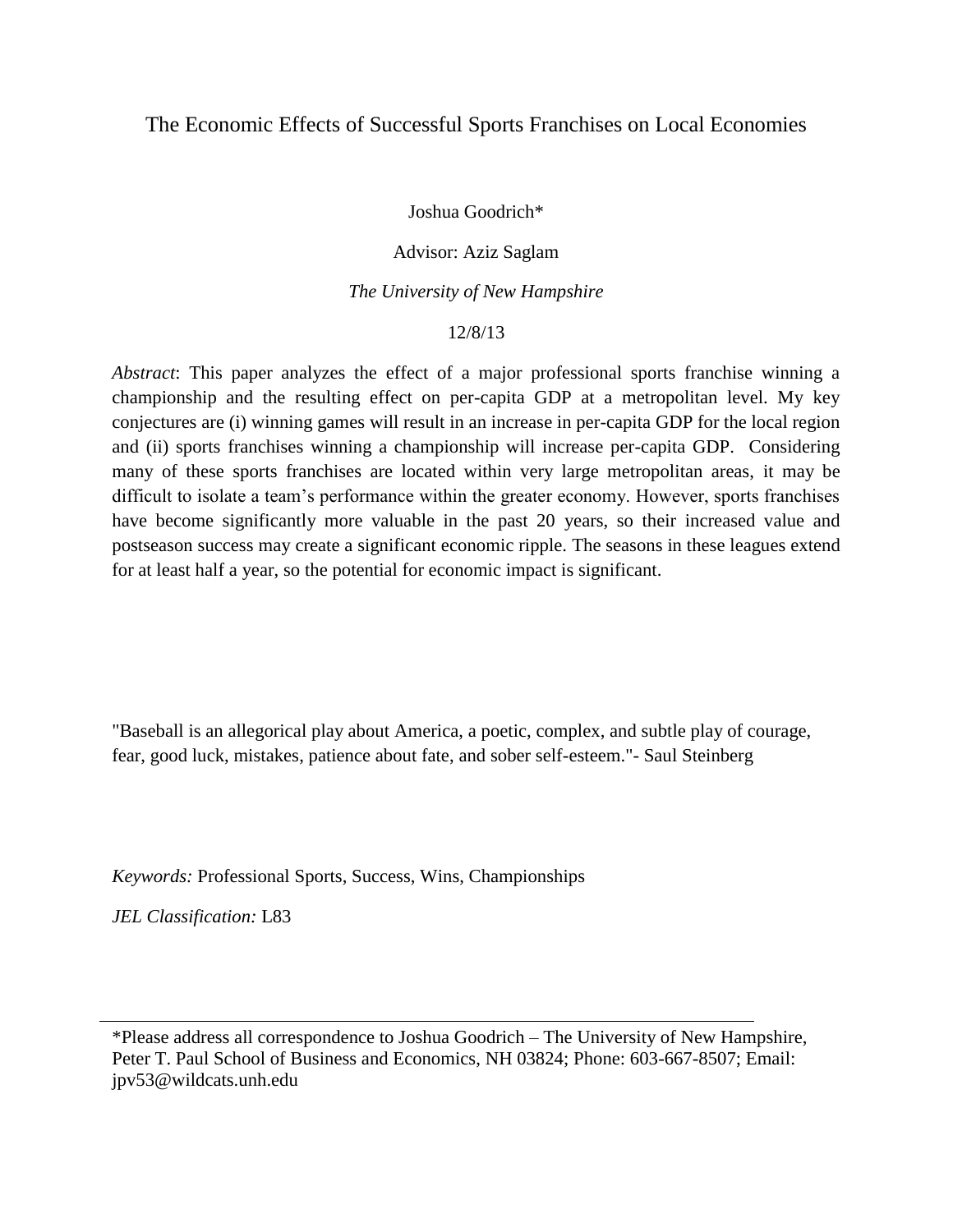## **1. Introduction**

Professional sports in the United States are a major industry and a significant part of our culture. The minute doings of players, coaches and franchises are discussed on TV, at work, at home and nearly everywhere else. Game days are holidays and winning championships are cherished moments in fan's lives. This passion for the game as well as the enormous increase in revenues, team values, salaries and overall spending on these sports in the past 20 years have made these sports franchises into economic powerhouses, reaching far beyond the fields, rinks and courts.

Cities spend significant sums of money to lure existing franchises or to let existing leagues let a team find a new home in the city, as it is a mark of prestige and a way for local citizens to find camaraderie and pride. A prime example of this is that out of the 122 professional sports franchises that comprise the four major sports leagues, 13 franchises play in 11 stadiums that have been built earlier than 1970. It is should also be noted that all of those stadiums that have were built before that time period have had significant renovations made to them since their building. These huge sums of money, much of it public, are spent with the expectation of a significant increase in economic activity, especially with just the existence of the sports franchises. The table below illustrates the sizeable revenues that each league generates. This is

| League     |               |              | 2012 Revenues Attendance Attendance per Game |
|------------|---------------|--------------|----------------------------------------------|
| <b>MLB</b> | \$6.8 Billion | 74,859,268   | 30,806                                       |
| <b>NFL</b> | \$8.8 Billion | 12,758,849   | 49,839                                       |
| <b>NBA</b> | \$3.7 Billion | 17,100,861   | 17,274                                       |
| <b>NHL</b> | \$3.4 Billion | 17, 178, 573 | 23,859                                       |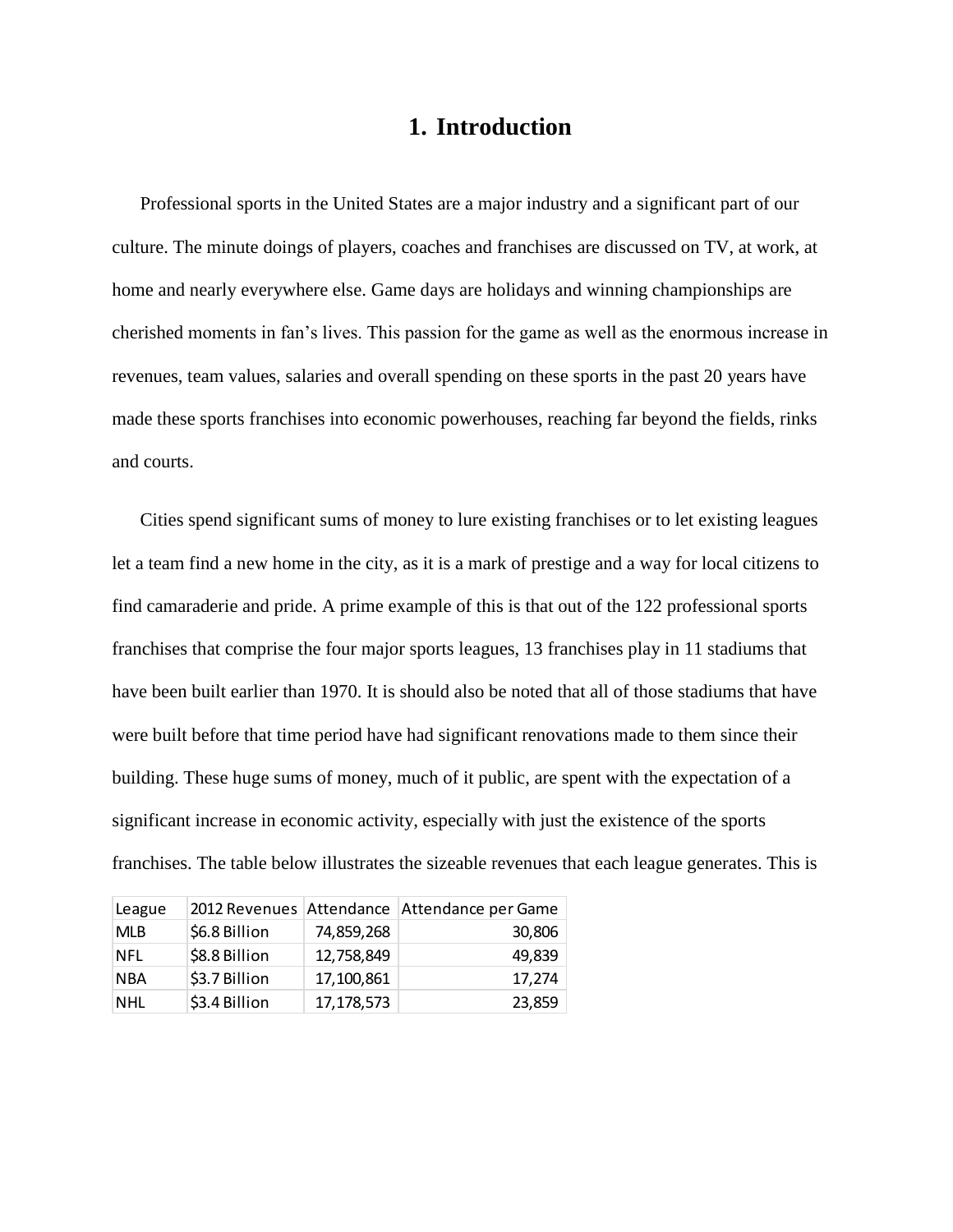meant to illustrate that individual franchises could potentially have an economic impact on their communities and that it is understandable that communities would be willing to spend significant sums of money to attract and keep teams within these leagues.

Prior to analyzing the economic impact of the franchises in the major sports leagues, the cities in which these teams play. Interestingly, the average per capita incomes of the 42 different Metropolitan Statistical Areas (MSA's) as part of the study have a lower per capita GDP than the country as a whole. According to data from the FRED, the average per capita GDP of the MSA's is \$44,809 whereas countrywide per capita GDP is \$48,202. These numbers are current as of 2011 and while a cursory glance at these numbers would suggest that the cities that play host to professional sports franchises are at least a decent representation of the country, descriptive statistics support that notion, and they show that there are a significant amount of cities that have a low per capita GDP as well as a number of cities with high per capita GDP. The median of the 2011 per capita real GDP numbers across the MSA's is \$42,968, which is not all that surprising, since there are a lot of cities with low per capita GDP like the Rust Belt and parts of the South and Southwest. However, just because there is a number of lower income cities included in this study does not mean that there is a dearth of wealthier cities. The Silicon Valley cities, New York City and Boston are examples of some of the MSA's with the highest per capita GDP in the country and all of these locales have multiple teams across all four leagues. This collection of cities play host to nearly every major industry, ethnic group, religion, political belief and climate this country has to offer and while economists may strive to capture the effect that these franchises have on various elements of the economy, no one can deny the parochial nature of these clubs and the distinctly American flavor of these leagues.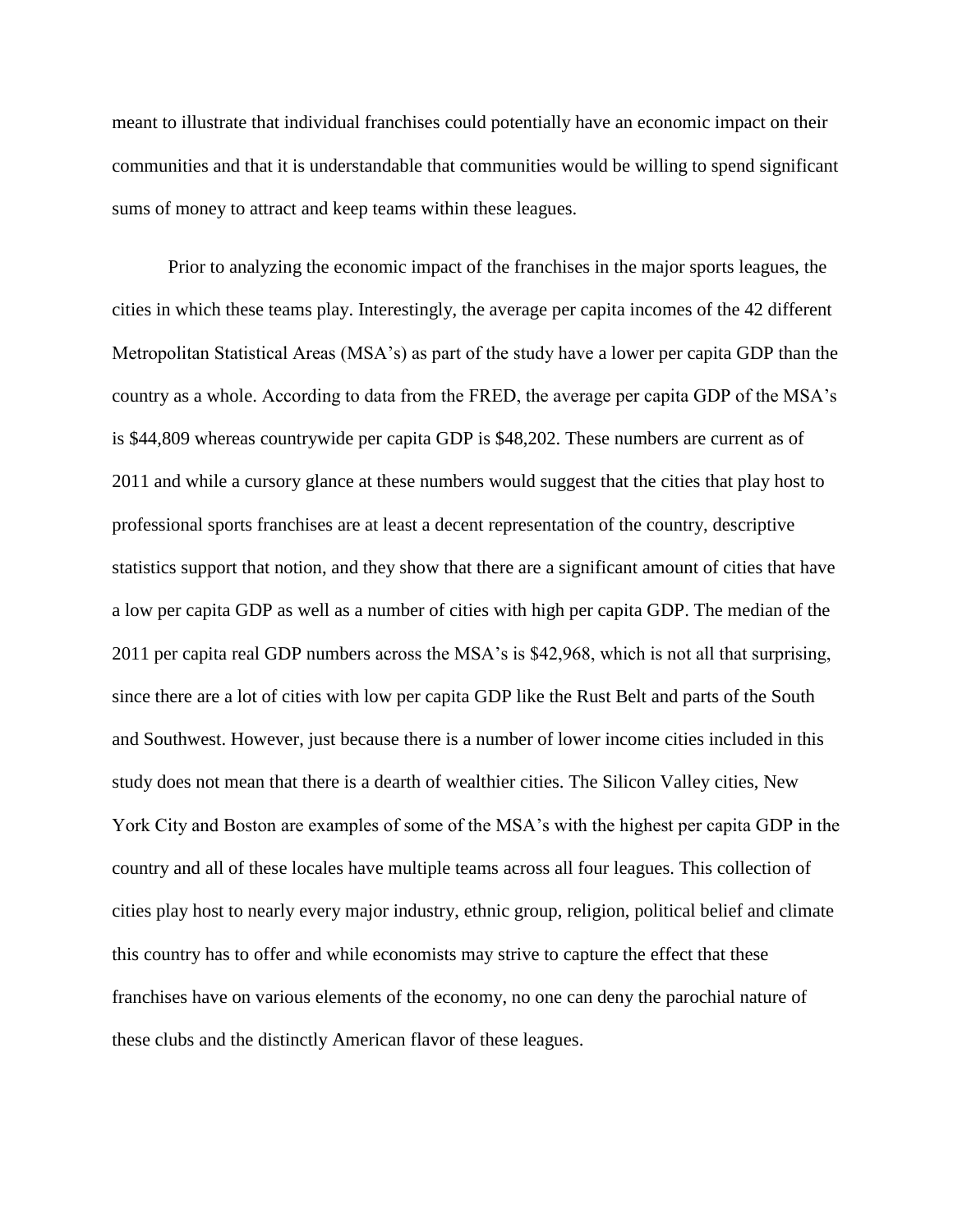The inspiration of this paper is derived from the fact that major sports leagues have become an increasingly powerful economic instrument. Many people such as the author grew up watching sports, so it is a partly selfish endeavor to determine whether or not these clubs truly have an impact off the field. It is difficult to truly value franchises because they are private corporations in the U.S., but some papers have attempted to value them in various ways. Forbes does annual rankings of the most valuable franchises worldwide, but their methodology is not readily available and it is not oriented for the purposes of this paper. Humphreys and Mondello (2008) have noted that over their sampling period from 1970 to 2006, sports franchises appreciated 16% annually in value, compared to the typical 3% growth rate of the U.S. economy. Those authors used franchise sell prices and adjusted the sale prices among other factors to derive this information. This interesting way to value franchises underlies a key point that sport franchises are an extremely good investment and have been growing at a fairly consistent rate for multiple decades. The returns of the leagues have not been consistent by any means, but in recent years, this has been especially true. As an example, by the model of Humpreys and Modello, an average sports franchise worth \$5 million dollars in 1970 would be worth \$48 million in 2005, holding everything constant.

However, the goal of this paper is not to attempt to value franchises but to analyze their local economic impact in the cities in which they play. The previous data was used to highlight the tremendous economic weight many of these franchises now carry. Coates and Humphreys (2003) have already covered a similar subject, but constrained their analysis to wages of workers who were in related fields, such as various hospitality positions and related sports jobs. Coates and Humphreys found that the existence of sports teams in fact reduces overall wages earned by workers in related fields. This may be due to various economic reasons, but it should be noted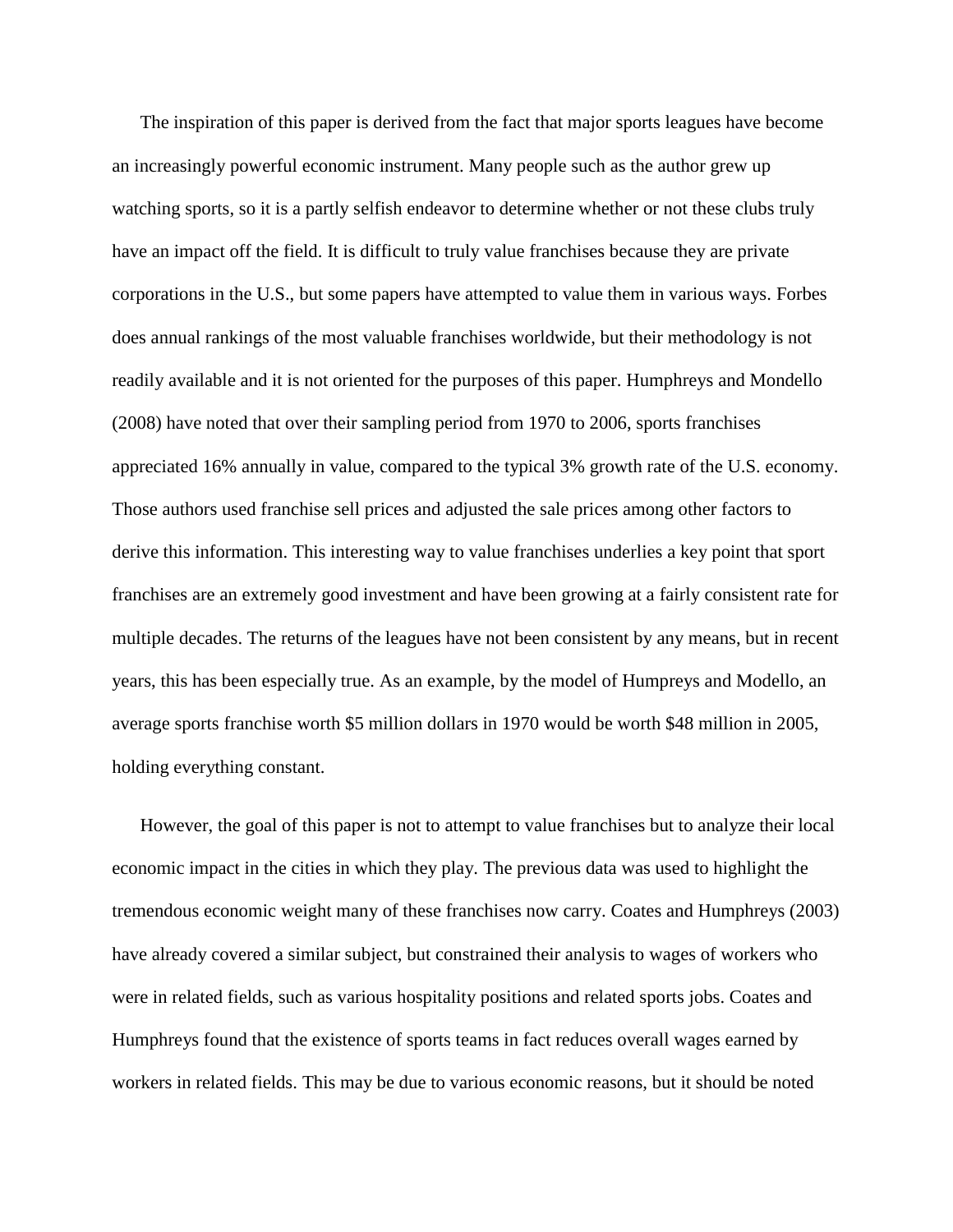that they also concluded that reduced employment in the sectors they covered may have been in part to shifting spending patterns and not necessarily representative of the Metropolitan Statistical Area as a whole.

## **2. Data Sources, Key Variables and Conjectures**

This section reports the main sources of data used and the methodology of choosing the variables. This paper will utilize metropolitan statistical area (MSA) statistics to analyze time trend data gathered from the Bureau of Labor Statistics (BLS), the Federal Reserve Economic Database (FRED), MLB data is from baseballreference.com, NFL data is from pro-footballreference.com, NBA data is from basketball-reference.com and NHL data is from hockeyreference.com. This paper will use employment data from the BLS, per capita income statistics from the FRED and wins, attendance and playoff appearances for the sports statistics. Playoff appearances and recession years will be considered as binary variables.

The data I will be using will be compiled from the American franchises in the four major leagues, Major League Baseball (MLB), the National Football League (NFL), the National Basketball Association (NBA) and the National Hockey Association (NHL). There are 29 MLB franchises, 32 NFL franchises, 29 NBA franchises and 23 NHL franchises that are located in the USA, which totals for 113 franchises over 42 different MSA's. This study will not consider data for Canadian cities because the FRED does not have data on those cities. There will be various different analyses that will be taken as a part of the overall study in an effort to determine whether or not various factors play a role in the economic importance of various franchises. These analyses will include MSA's that only have one franchise, a smaller scale analysis of the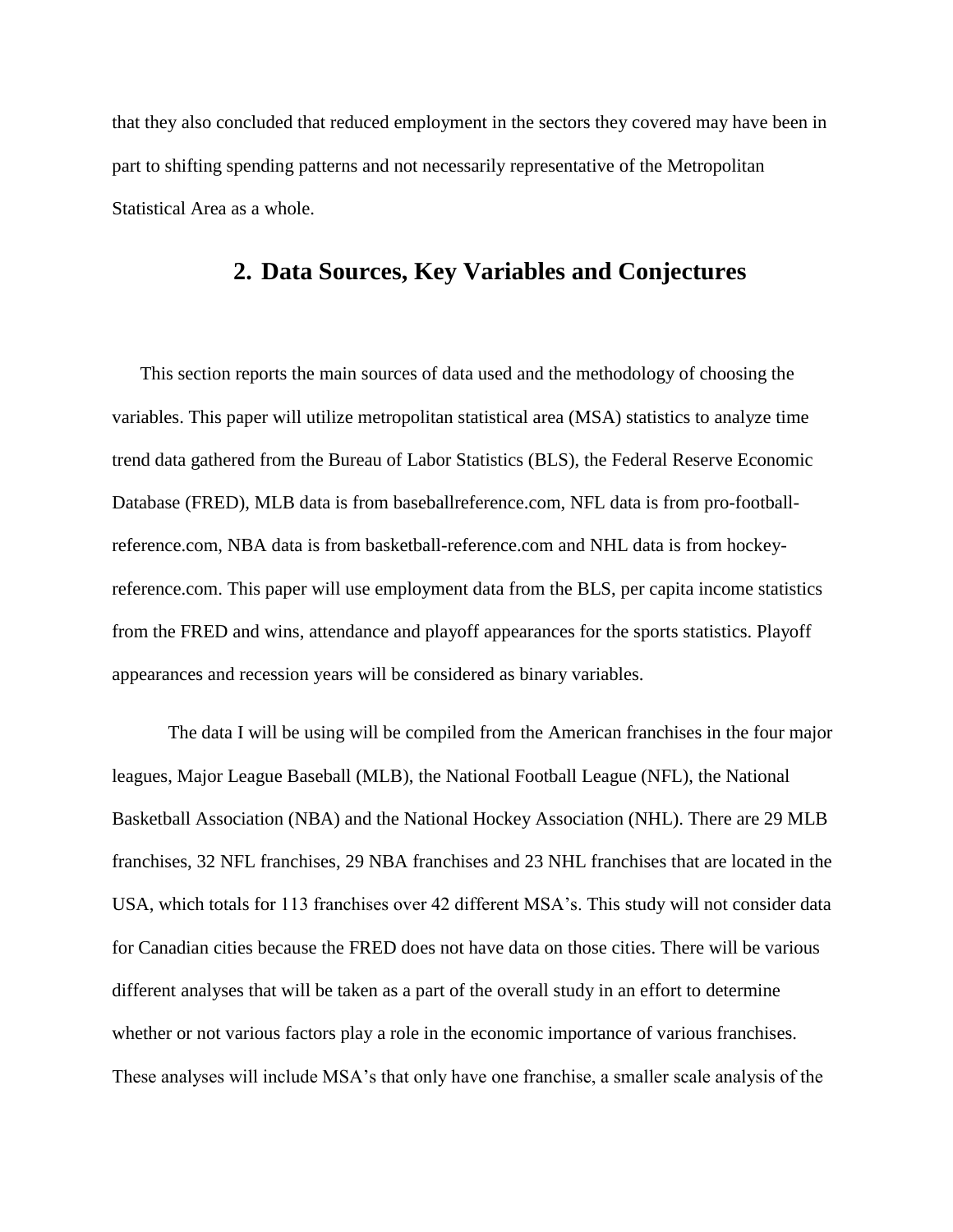best teams from each league, geographic location of the franchises, and franchises that have moved or have been created in the time period. The time period of the data will be from 1993 to 2011 and the methodology used to choose the best teams is by a weighted scoring of wins, playoff appearances and championships won and all but seven teams in the model won at least one championship over the 19 year span. It is also important to note that the NHL did not play in the 2004-2005 season, the MLB had a strike shortened season that resulted in no playoffs in 1994 and the NBA had a shortened season in 2011-2012.

My key conjectures as stated above are that a sports franchise winning a championship will result in a measurable economic impact on the local economy in which it plays. I will also analyze whether or not wins will have an effect as well as the relationships between per capita GDP and the LFPR, unemployment rate, total unemployment, total employment and recession years. Per capita GDP will be used instead of a broader measure like GDP because it gives a better sense of the economic well-being of an area. It is by no means a perfect statistic, but it captures what is happening at an MSA level better than straight GDP or GNP.

### **3. Data**

The regression model which I will be using is inspired from Lertwachara and Cochran (2007), but the author is focusing on the impact of teams winning championships rather than relocations or winning. This regression is focused on determining the MSA-level impact of winning championships. I will use three different variations on a similar model to see if there results in any change in the results. The main regression will be

 $\text{RPGDP}_{ij} = b_0 + \text{Urate}_j + \text{Wins}_j + \text{Champ}_j + \text{Rec}_j$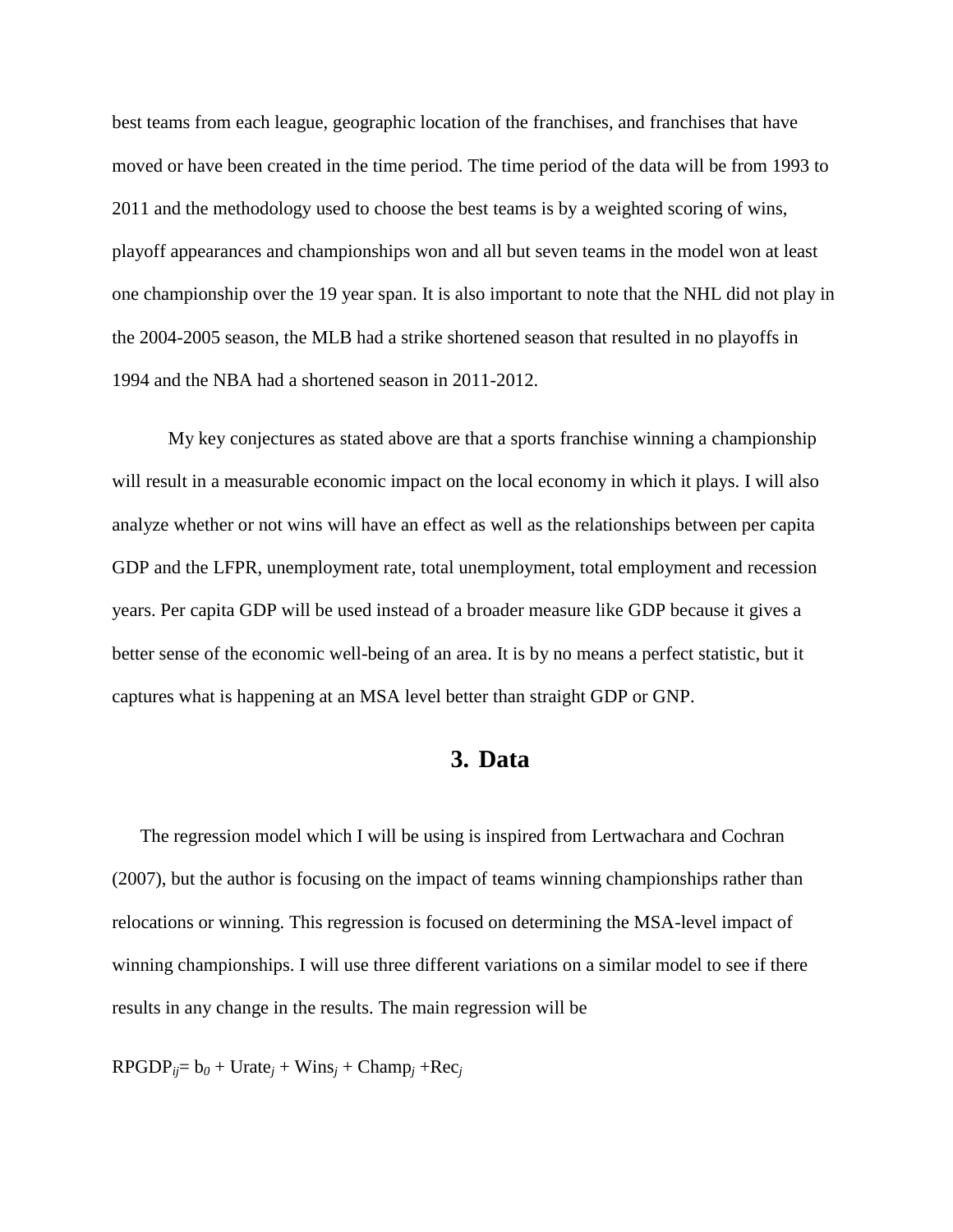### Where

RPGDP*ij*=Change in Real GDP Per Capita for *i* th MSA in year *j* b*0i*=Intercept for *i* th MSA Urate=Change in Unemployment Rate for MSA in year *j* Wins=Number of Wins in a season for *i*<sup>th</sup> MSA in year *j* Champ= Championship win for  $i^{\text{th}}$  MSA in year *j* Rec=Recession Year for *i* th MSA in year *j*

The regression results for all teams and regressions by league are below. The first set of regressions using the unemployment rate variable is below and the rest of the regressions can be found at the end of this paper. This data is organized by the change in employment variable used in the multiple regression models, with the first series of regressions using the change in the LFPR, the second series using change in unemployment and the third series using the change in employment. The regression outputs below will comprise of the various regression statistics in a table as well as the table of the coefficients, standard error, t stat, p-value and the lower and upper 95% statistics.

The first series of data will be all of the franchises as part of the multiple regression model as well as the analysis carried out by league and the author will draw conclusions from the data below the data given.

| <b>Regression Statistics</b> |          |                       |             | Coefficients Standard Error                        | t Stat | P-value | Lower 95%   Upper 95%  |
|------------------------------|----------|-----------------------|-------------|----------------------------------------------------|--------|---------|------------------------|
| Multiple R                   | 0.317265 | Intercept             | 10.4344839  | 0.009399098 1110.158                               |        |         | 0 10.416051 10.4529168 |
| R Square                     | 0.100657 | Unemployment Rate     | 0.002561644 | 0.000358841 7.138667 1.31E-12 0.0018579 0.00326538 |        |         |                        |
| Adjusted R Square            | 0.098883 | Wins                  | 0.000472873 | 0.00018304 2.583434 0.009852 0.0001139 0.00083184  |        |         |                        |
| <b>Standard Error</b>        | 0.233056 | Championship          | 0.002189937 | 0.027859715 0.078606 0.937354 -0.052447 0.05682658 |        |         |                        |
| Observations                 | 2033     | <b>Recession Year</b> | 0.074486416 | 0.020348296 3.660573 0.000258 0.0345807 0.11439216 |        |         |                        |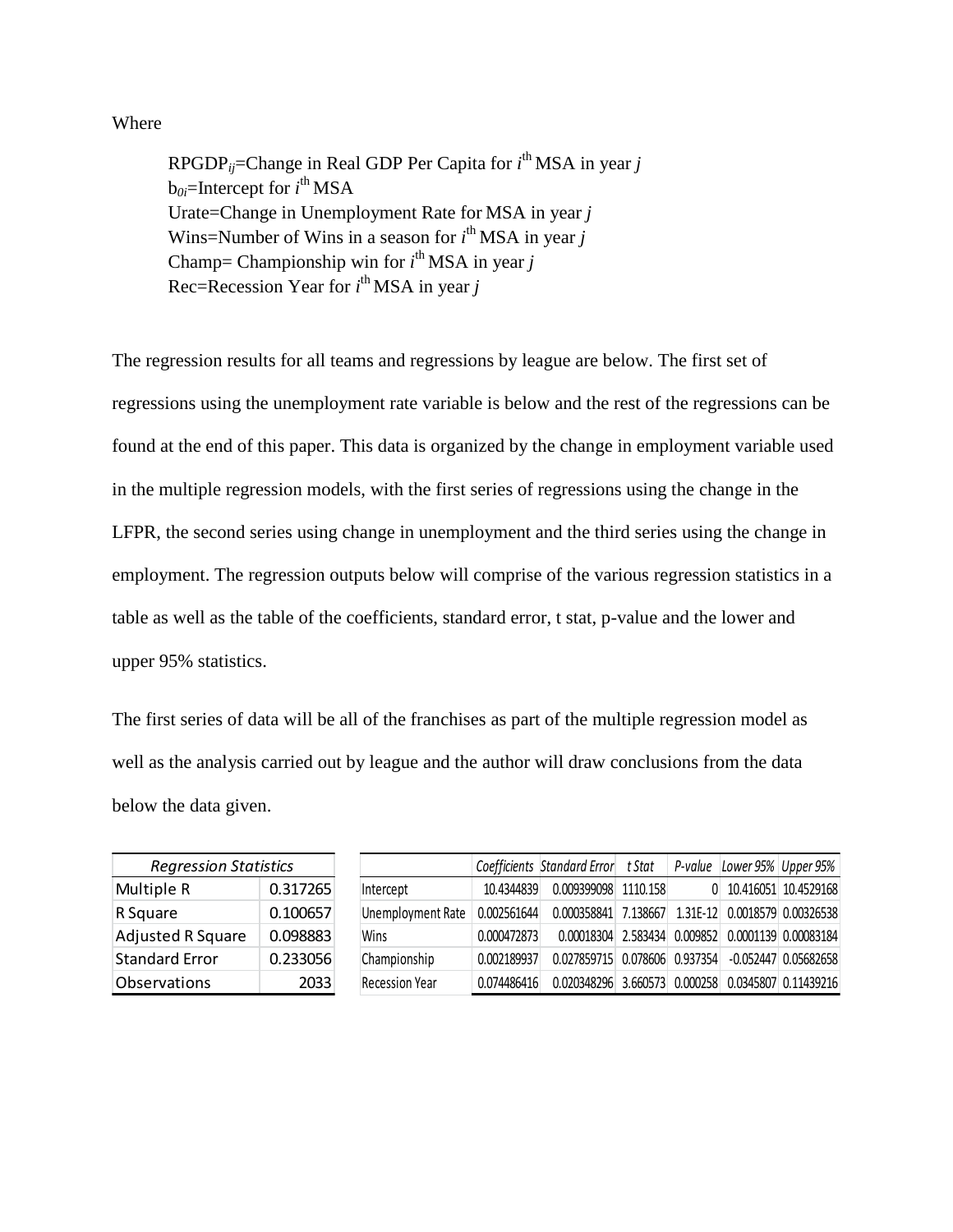| <b>NFL Regression Statistics</b> |          |         |
|----------------------------------|----------|---------|
| Multiple R                       | 0.307028 | Interce |
| R Square                         | 0.094266 | Unemp   |
| <b>Adjusted R Square</b>         | 0.087976 | Wins    |
| <b>Standard Error</b>            | 0.236653 | Champi  |
| Observations                     | 581      | Recessi |

|                          | Coefficients | Standard Error t Stat                    | P-value | Lower 95% Upper 95%                |           |
|--------------------------|--------------|------------------------------------------|---------|------------------------------------|-----------|
| Intercept                | 10.43773923  | 0.028823988 362.1199                     |         | $0$ 10.3811263                     | 10.494352 |
| <b>Unemployment Rate</b> | 0.002632422  | 0.00069488 3.788315 0.000168 0.00126762  |         |                                    | 0.0039972 |
| Wins                     | 0.001505812  | 0.003376411                              |         | $0.44598$ $0.655779$ $-0.0051258$  | 0.0081374 |
| Championship             | 0.011737254  | 0.057007077                              |         | $0.205891$ $0.836949$ $-0.1002298$ | 0.1237043 |
| <b>Recession Year</b>    | 0.070381205  | 0.039024624 1.803508 0.071831 -0.0062667 |         |                                    | 0.1470291 |

| <b>NHL Regression Statistics</b> |          |  |  |  |  |  |
|----------------------------------|----------|--|--|--|--|--|
| Multiple R                       | 0.431016 |  |  |  |  |  |
| R Square                         | 0.185775 |  |  |  |  |  |
| <b>Adjusted R Square</b>         | 0.177227 |  |  |  |  |  |
| <b>Standard Error</b>            | 0.22107  |  |  |  |  |  |
| Observations                     |          |  |  |  |  |  |

|                       |              | Coefficients Standard Error t Stat |          | P-value           | Lower 95% Upper 95%         |           |
|-----------------------|--------------|------------------------------------|----------|-------------------|-----------------------------|-----------|
| Intercept             | 10.1546112   | 0.050409696                        | 201.4416 | 0                 | 10.055495                   | 10.253727 |
| Unemployment Rate     | 0.00234631   | $0.000764892$ 3.067511             |          |                   | 0.002313 0.0008424          | 0.0038503 |
| Wins                  | 0.00852789   | 0.001322838                        |          |                   | 6.446658 3.46E-10 0.0059269 | 0.0111289 |
| Championship          | $-0.0820997$ | 0.054696624                        |          | $-1.501$ 0.134184 | $-0.189645$                 | 0.0254454 |
| <b>Recession Year</b> | 0.04964537   | 0.043344551                        |          | 1.145366 0.252777 | $-0.035579$                 | 0.1348699 |

| <b>NBA Regression Statistics</b> |          |
|----------------------------------|----------|
| Multiple R                       | 0.343355 |
| R Square                         | 0.117892 |
| <b>Adjusted R Square</b>         | 0.11126  |
| <b>Standard Error</b>            | 0.231587 |
| Observations                     | 537      |

|                              |               | Coefficients Standard Error t Stat         | P-value | Lower 95% Upper 95%                   |             |
|------------------------------|---------------|--------------------------------------------|---------|---------------------------------------|-------------|
| Intercept                    | 10.5438889    | 0.032945321 320.0421                       | 0       | 10.47917                              | 10.608608   |
| Unemployment Rate 0.00242231 |               | 0.000669232 3.619542 0.000323 0.0011077    |         |                                       | 0.003737    |
| Wins                         | $-0.0028483$  | $0.000786702$ -3.62056 0.000322 -0.0043937 |         |                                       | $-0.001303$ |
| Championship                 | $-0.00207635$ | 0.056038432                                |         | $-0.03705$ 0.970457 $-0.1121601$      | 0.1080074   |
| <b>Recession Year</b>        | 0.08677433    | 0.039240207                                |         | 2.211363 0.027435 0.0096896 0.1638591 |             |

| <b>MLB Regression Statistics</b> |          |                          |            | Coefficients Standard Error t Stat                 | P-value | Lower 95% Upper 95%                            |                    |
|----------------------------------|----------|--------------------------|------------|----------------------------------------------------|---------|------------------------------------------------|--------------------|
| Multiple R                       | 0.395414 | Intercept                | 10.1349106 | 0.063217318 160.3186                               |         |                                                | 10.01072 10.259101 |
| R Square                         | 0.156352 | <b>Unemployment Rate</b> | 0.00261354 | 0.000704428 3.710164 0.000229                      |         | 0.0012297                                      | 0.0039974          |
| Adjusted R Square                | 0.149912 | Wins                     | 0.00423982 | $0.000790045$ 5.366553 1.21E-07                    |         | 0.0026878                                      | 0.0057919          |
| <b>Standard Error</b>            | 0.223692 | Championship             | 0.01055907 |                                                    |         | $0.0565446$ $0.186739$ $0.851938$ $-0.1005229$ | 0.121641           |
| Observations                     | 529      | <b>Recession Year</b>    | 0.07082988 | 0.038781109 1.826402 0.068359 -0.0053557 0.1470154 |         |                                                |                    |

*\*The rest of the data done for all US teams and other regressions can be found at the end of the paper.*

# **4. Analysis**

The P-values across all five regressions strongly show that championships have no impact on per capita GDP in the regions in which the franchises play. This is not entirely surprising; because the NFL does not usually have their championship played in the home city of one of the contestants and the playoff lead up to championships may be prolonged or may not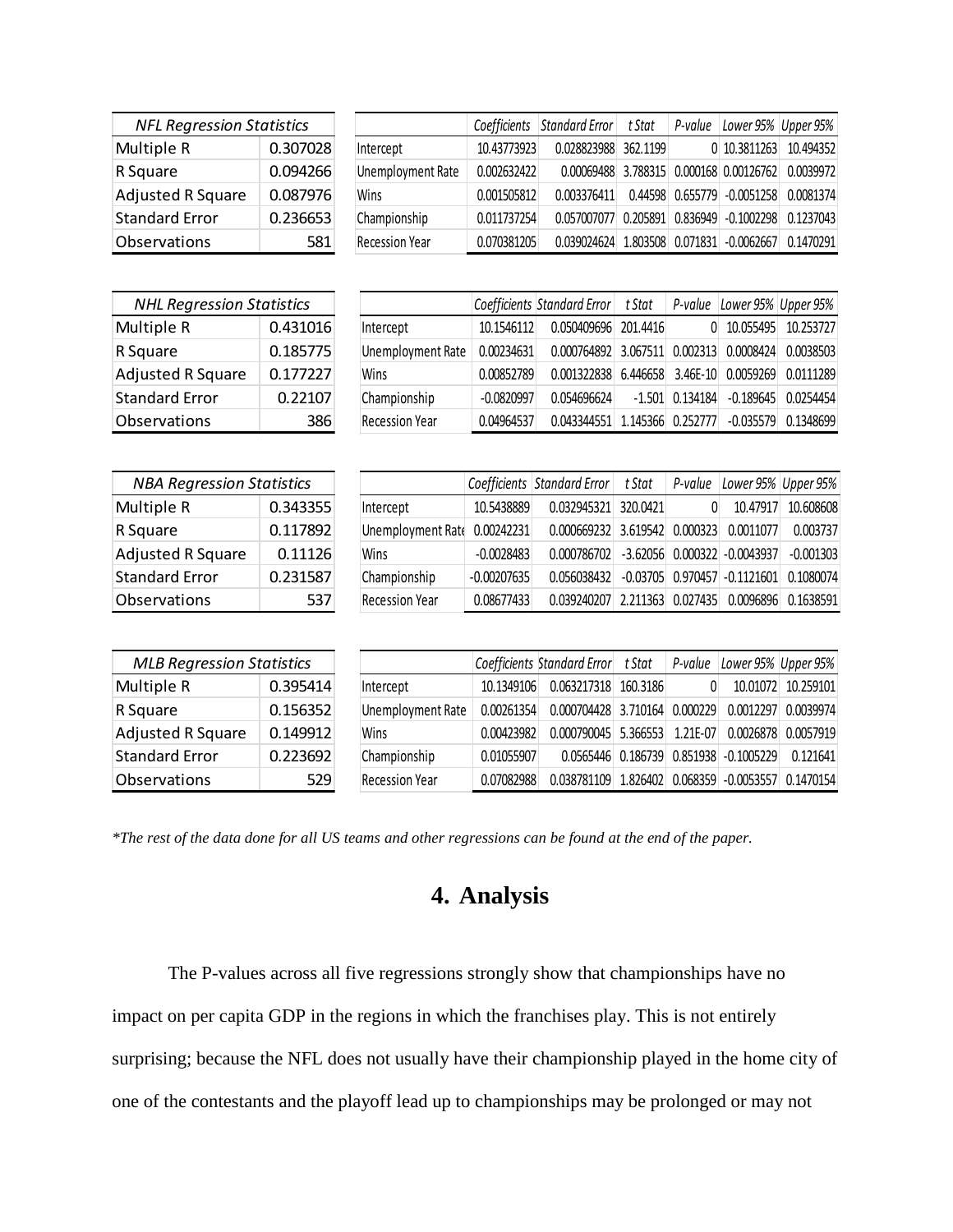create much of an increase in economic activity. This is to say, that championships may not need to be considered as separate events but rather as a compilation of the regular season and the playoffs leading up to the championship. It is not surprising that the unemployment rate and recession year dummy variable had extremely low P-values, since it would make sense that per capita GDP, the unemployment rate and recessions are connected with one another. The most surprising result from this analysis is that the win variable has an extremely low P-value across all leagues except for the NFL. This is an interesting result, since every team in this study has had at least a few down seasons over the time period and most every team has had at least one successful season, except for the Kansas City Royals, the only team in this study that did not at least make the playoffs over the period of the study. The fact that wins and per capita GDP are correlated to some extent is very interesting, because it may create an effect in which more people will want to come into the city to watch games, which in turn will cause more local spending on various goods in the city. This study does not have the data to further investigate these results, but the first results from the regressions are very interesting because it lends credence to the notion of successful teams begetting successful cities or vice versa.

The regressions run using alternate labor variables all yielded similar results. The Pvalues for the labor statistics were generally below the alpha as were wins and the recession dummy variable. This correlation between wins and per capita GDP seems to hold some merit, but the goal of this paper is too broad to fully analyze the relationship between the two variables. However, the fact that these results have been seen across many different regressions, it does lead the author to believe there is at least some sort of correlation between winning and increasing per capita GDP.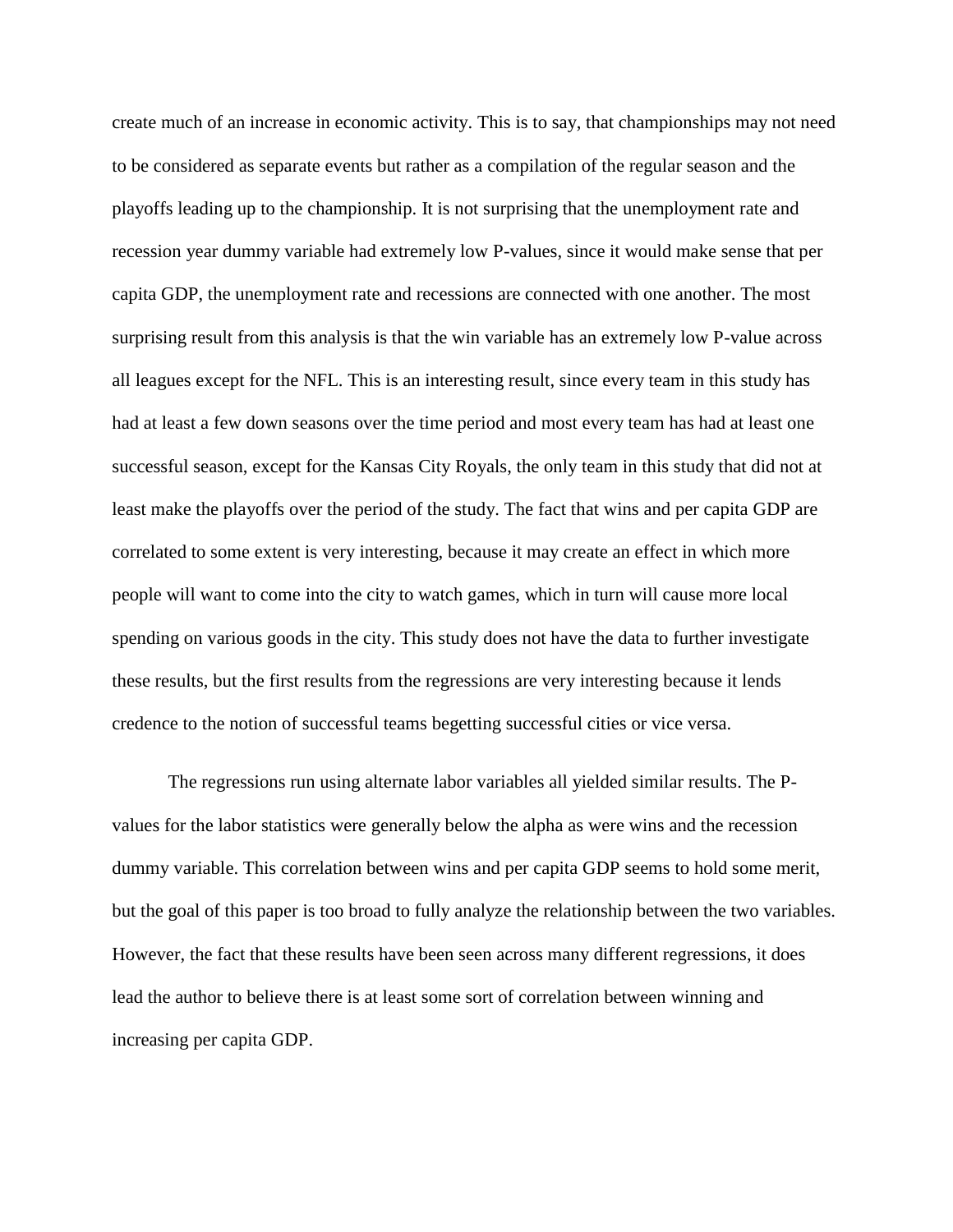Interestingly, when this analysis is carried out by region, the results seen in the previous breakdowns are no longer seen. The author divided the United States into four major regions, the Northeast, comprising New England, New York, Pennsylvania, Maryland and Washington D.C., the South, comprised of North Carolina, Georgia, Florida, Louisiana and Texas, the Midwest, with Indiana, Illinois, Michigan, Wisconsin, Minnesota and Missouri and lastly the West, with Colorado, Arizona, California, Oregon and Washington. These areas give a fairly decent divide of teams as well as data points, with the largest region being the Midwest with 531 seasons played and the lowest region being the South with 482 seasons. The most interesting result stemming from the regional breakdown is that wins are no longer a significant factor to per capita GDP growth in three regions. Except for in the Northeast, where the P-value was .04, the other regions had P-values for wins between .16 and .78. This seems to show that wins may not be a heavy contributor to per capita GDP growth, but the economic makeup of the regions may also be an answer to the different results.

The Rust Belt has seen slower growth in the past two decades or so relative to the United States as a whole, which may play a role in the lack of effect in that region. Also, outside of the Northeast, many of the franchises included within the South, Midwest and West regions were the MSA's with the lowest per capita GDP included in the study, so lower disposable income stemming from this fact may also play a factor. As a fan of East coast teams, there is a kind sentiment felt among fans in this region that outside of the Boston to Washington corridor, many sports fans are "fair-weather" fans, or that they have a lower level of involvement throughout the season. As an example, last season, the Miami Heat were coming off a championship from the season before and they were in the finals for the third year in a row, but in game six of the finals, facing elimination, many fans left early, only to miss their team come back. This anecdote is not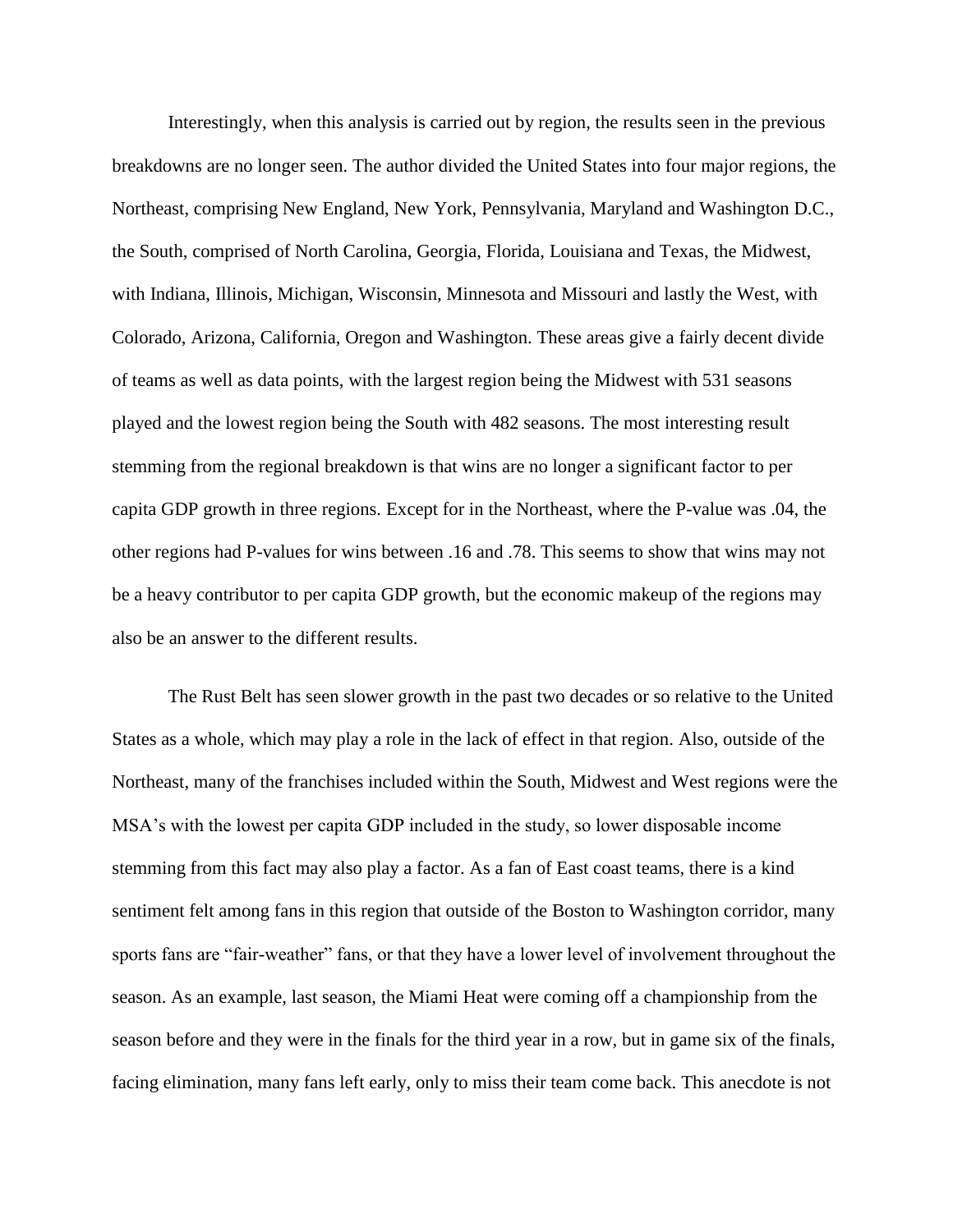meant to insinuate that all fans outside of the Northeast are largely disinterested or that there are only committed fans in the Northeast, just that the passion fans have in the Northeast may help explain why it is the only place in the US that has its team's success tied in some part to its MSA's economy.

Lastly, this analysis will look at the best ten teams in each respective league over the time period of the study. The majority of these teams have won at least one championship over the time period and most teams have put in a considerable amount of winning seasons and playoff appearances over that time. Even teams that saw championship-level success earlier on in this study have still performed fairly well in more recent years, so it is not as though the teams only had success in the early 90's.

Utilizing the first table of league revenues from last year, it would seem that the higher the revenue in a respective league, the larger economic impact that league has in general upon the local economy. First, the author will note that the p-value for championships across all leagues is .6104 when unemployment rate is used as part of the multiple regression model. The r square value of .19 and adjusted r square of .18 all indicate that there is not any statistically significant relationship between winning championships and any significant economic impact. With the other regressions, the p-values for the championship are .6068 and .6572 respectively, also indicating that changing the measure of unemployment or employment does not really affect the analysis. Thus, the initial hypothesis that a team winning a championship has a measurable economic impact is false. There is nothing in the results that indicate that any of the results hold any merit, but there is more to the gather from the data rather than just looking at the championship variable.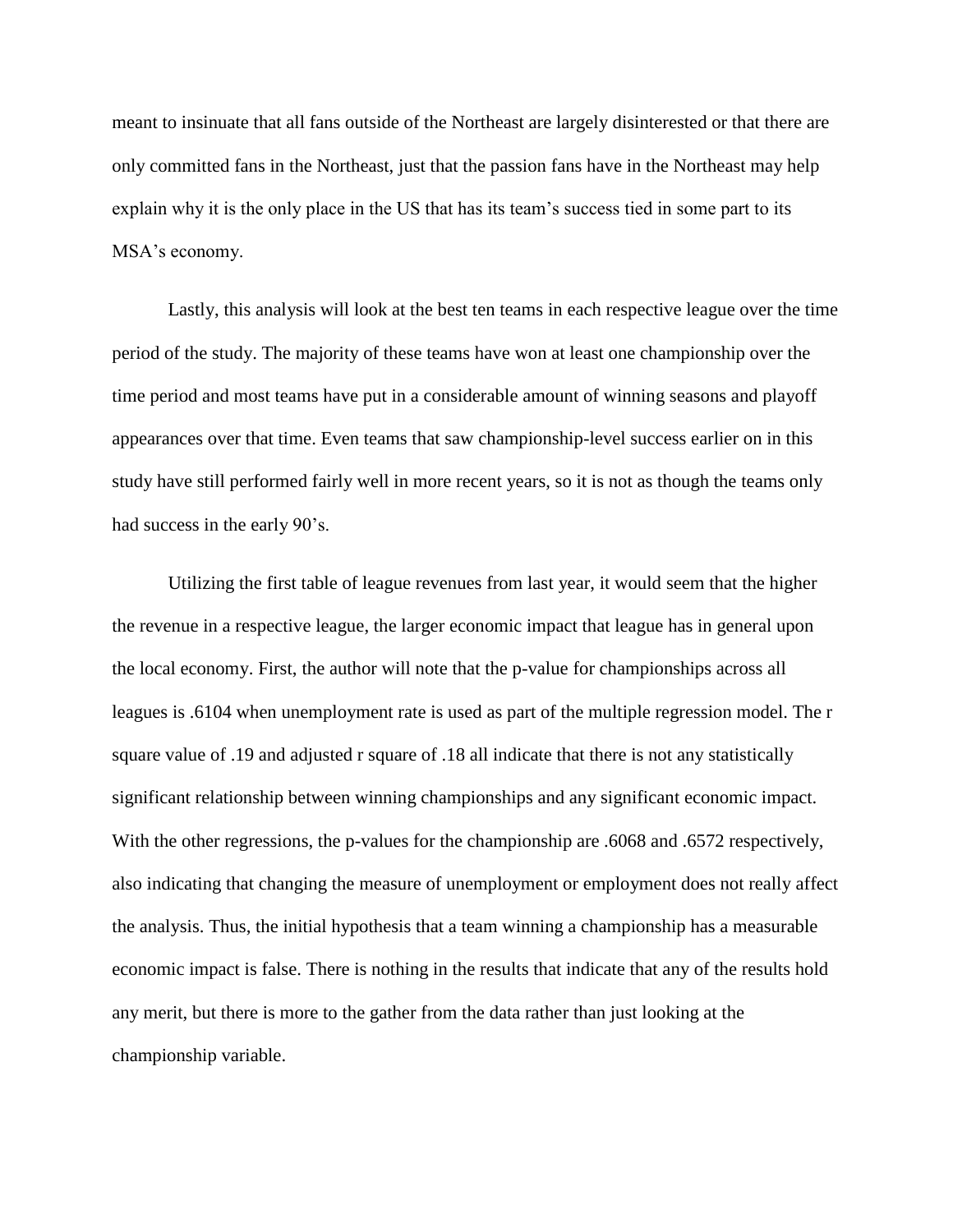It should be noted that whether the variable used was the change in the unemployment rate, total unemployment or total employment, the p-value for wins across all leagues was extremely low, well below .05 or even .01. Across the models, the largest p-value was still below .000002, which leads me to believe that there is a correlation between a team winning and local real GDP. The table below shows a regression output between just real GDP and wins and it

| <b>Regression Statistics</b> |           |           |           |                             |          |  |                              |
|------------------------------|-----------|-----------|-----------|-----------------------------|----------|--|------------------------------|
| Multiple R                   | 0.1961788 |           |           |                             |          |  |                              |
| R Square                     | 0.0384861 |           |           |                             |          |  |                              |
| Adjusted R Square            | 0.0367443 |           |           | Coefficients Standard Error | t Stat   |  | P-value Lower 95% Upper 95%  |
| Standard Error               | 0.2368053 | Intercept | 10.348101 | 0.026442876                 | 391.338  |  | 10.29616 10.400042           |
| <b>Observations</b>          | 554       | Wins      | 0.0020367 | 0.000433301                 | 4.700498 |  | 3.28E-06 0.0011856 0.0028878 |

shows that the p-value is still very low. My alpha is .05, so it seems to indicate that the correlation is there. It is interesting to note this correlation, because the data used is current, meaning real GDP data that is part of the analysis is from the same year as the wins. This could also be flawed because parts of the NBA and NHL seasons are in different years, but this study uses the starting year as the season year, so that may be affecting the validity of the data as well. However, both the MLB and NFL have full seasons in the same year, so the table below is the

| <b>MLB/NFL Regression Statistics</b> |          |           |            |                               |                   |  |                             |
|--------------------------------------|----------|-----------|------------|-------------------------------|-------------------|--|-----------------------------|
| Multiple R                           | 0.092718 |           |            |                               |                   |  |                             |
| R Square                             | 0.008597 |           |            |                               |                   |  |                             |
| Adjusted R Square                    | 0.005953 |           |            | Coefficients   Standard Error | t Stat            |  | P-value Lower 95% Upper 95% |
| <b>Standard Error</b>                | 0.253489 | Intercept | 10.4709584 | 0.020291158 516.0355          |                   |  | 10.43106 10.510857          |
| <b>Observations</b>                  | 377      | Wins      | 0.00060183 | 0.000333747                   | 1.803245 0.072152 |  | $-5.44E-05$ 0.0012581       |

same regression using only MLB and NFL teams. As the reader can see, the p-value for wins is .072, which is above the alpha of .05, so it would seem to indicate that the original analysis was wrong. However, it should be considered to adjust for a lagging correlation, so the next output is identical to the one above, except that the real GDP data will be offset a year to consider whether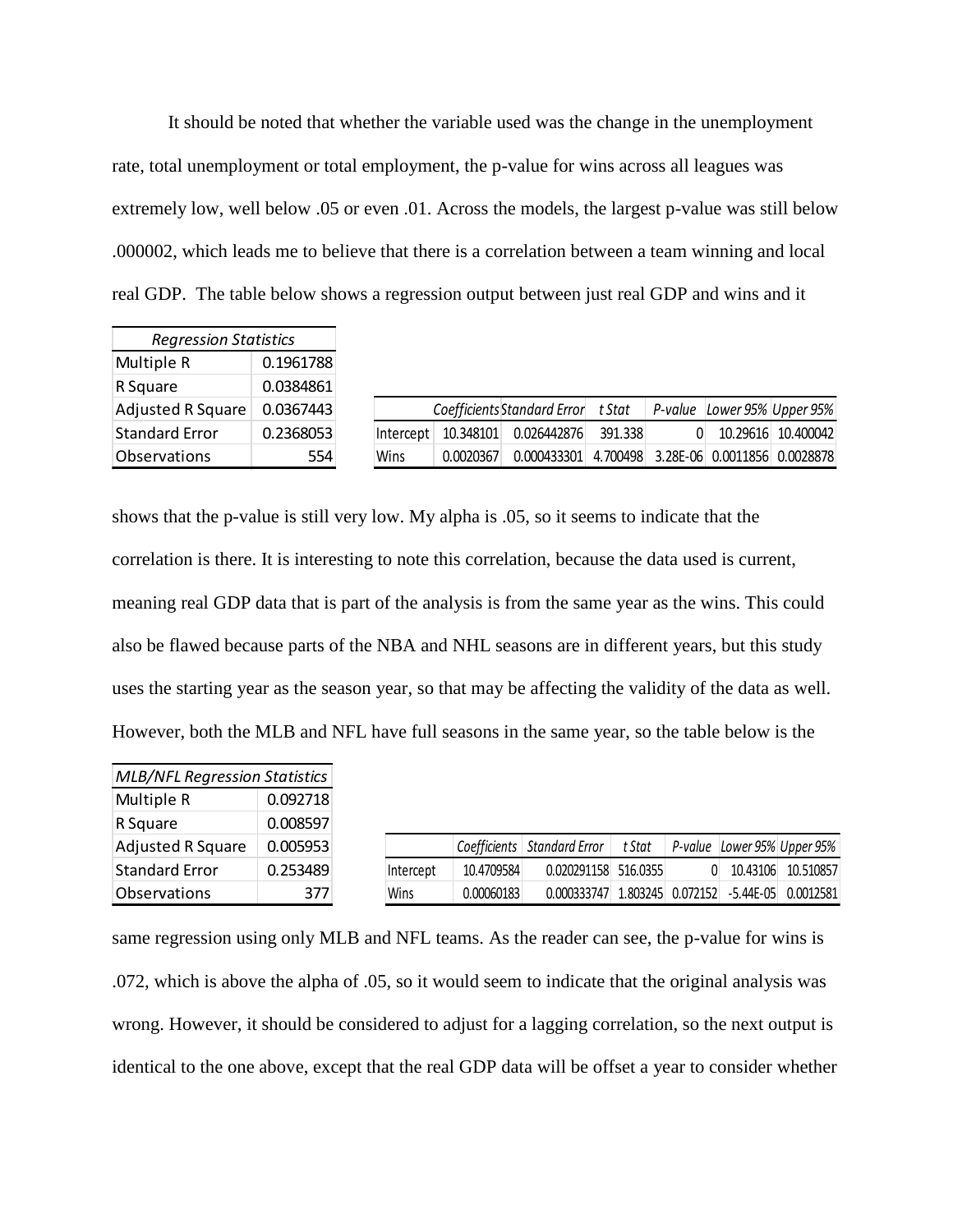| Lagging Regression Statistics |            |           |            |                             |                   |                             |                        |
|-------------------------------|------------|-----------|------------|-----------------------------|-------------------|-----------------------------|------------------------|
| Multiple R                    | 0.09134074 |           |            |                             |                   |                             |                        |
| R Square                      | 0.00834313 |           |            |                             |                   |                             |                        |
| Adjusted R Square             | 0.00554973 |           |            | Coefficients Standard Error | t Stat            | P-value Lower 95% Upper 95% |                        |
| <b>Standard Error</b>         | 0.24107981 | Intercept | 10.4947069 | 0.019825642 529.3502        |                   | 0 10.455716 10.533697       |                        |
| <b>Observations</b>           | 357        | Wins      | 0.0005651  | 0.000326985                 | 1.728216 0.084819 |                             | $-7.8E - 05$ 0.0012082 |

or not the lagging correlation exists. As the regression output below shows, the p-value is .0848,

which is still above the alpha of .05, so cursory analysis indicates that if this was expanded to other leagues, the results would not be much different. A problem within my data though could be that it is annual data only, so if it was extrapolated to monthly data, it may procure different results, but for the data in this analysis, what initially looked like positive results just turned out to be a null result that was disguised as something else amongst the other data.

It is interesting, albeit not very surprising, that the LFPR and employment variables had very low p-values. Except for when the regression included employment, the p-value for the labor force participation rate was extremely low, which is not entirely surprising, considering that key components of per capita GDP is tied within general employment numbers. The recession year variable also had significant p-values for each of the league-wide regression results. This is also not surprising, since when there is a recession, per capita GDP growth tends to be stagnant or even negative when there is a recession.

Through all the analyses, the P-value for the championship variable was well above the alpha in all cases. Whether it was overall, by league, by region, by better teams or by conference, it did not matter; championships alone did not produce any significant economic ripple in the economies of the various MSA's. However, much of the analysis does lead the author to believe that successful teams do play a positive role in their local economies to some degree. The data that suggested these results were preliminary and will need further investigation, but from the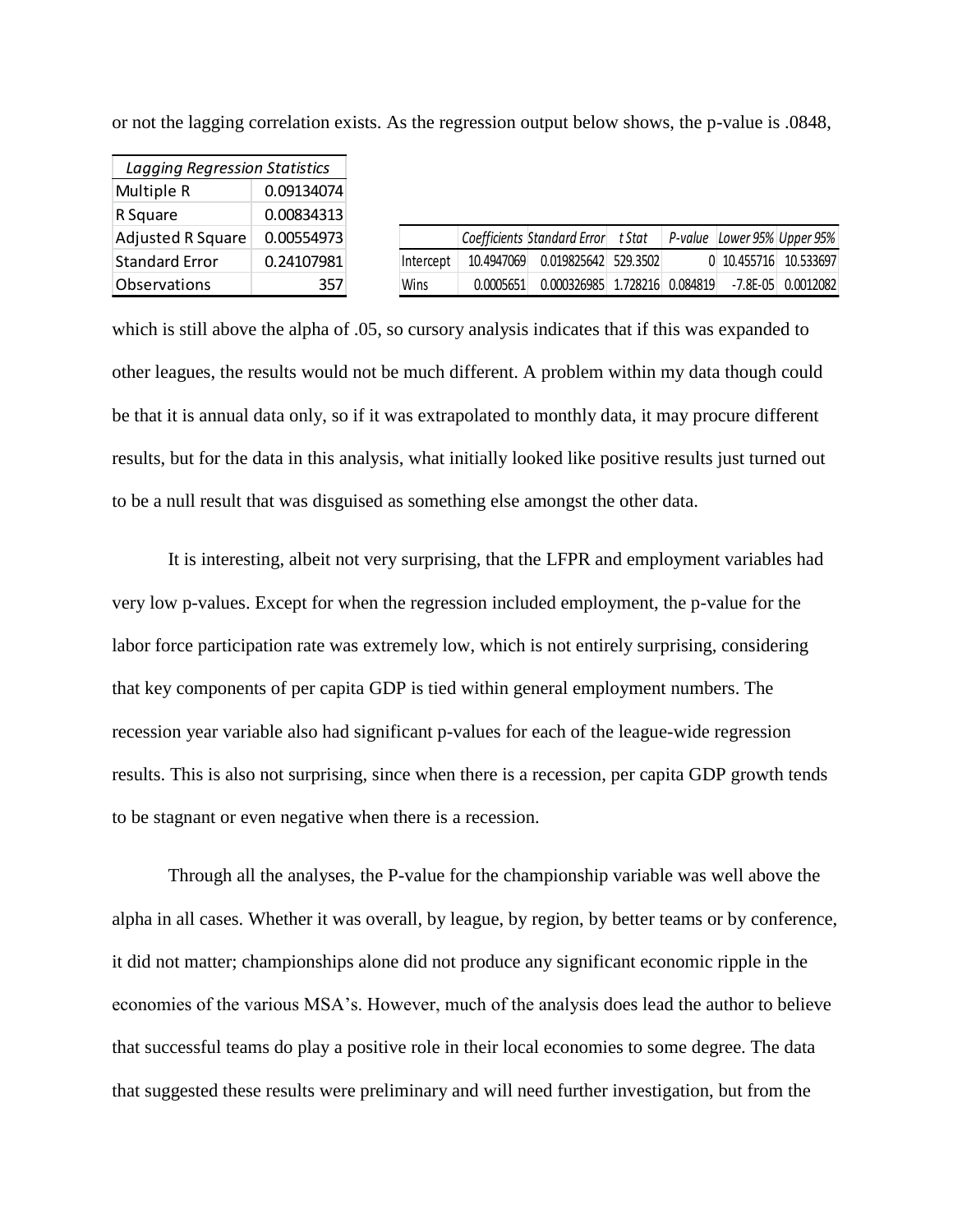regressions run for this paper, results do indicate that winning games throughout the season does indeed increase per capita GDP.

## **5. Conclusions**

Through the analysis, we must conclude that with the data gathered, that the hypothesis that championships and winning games affect per capita GDP at a local level is not true. None of the analysis suggests that there is a correlation between an individual team's success and how the regional economy does as a whole. Given that prior analysis on building stadiums and how they affect various factors all returning insignificant results, this result is not all that surprising. It could be that sports franchises do indeed have a tangible economic effect or even an intangible effect, but as far as this study goes, there is nothing to suggest that sports franchises create a significant impact on their fan base.

This continues to be an interesting topic to cover, especially given the fact that the overwhelming majority of venues in which these teams play are less than 40 years old and many of those fields were built using some measure of public money. Knowing that building new stadiums create little to no economic gains as well as existing teams not contributing significantly to local economies either, civic leaders may reconsider requisitioning public funds to help build new sports stadiums in the future.

The author will be the first to admit that there have been some assumptions made in this study and that it did not include every factor. There is big money to be made outside of what was considered, for example, television and ad revenues are extremely lucrative deals and owning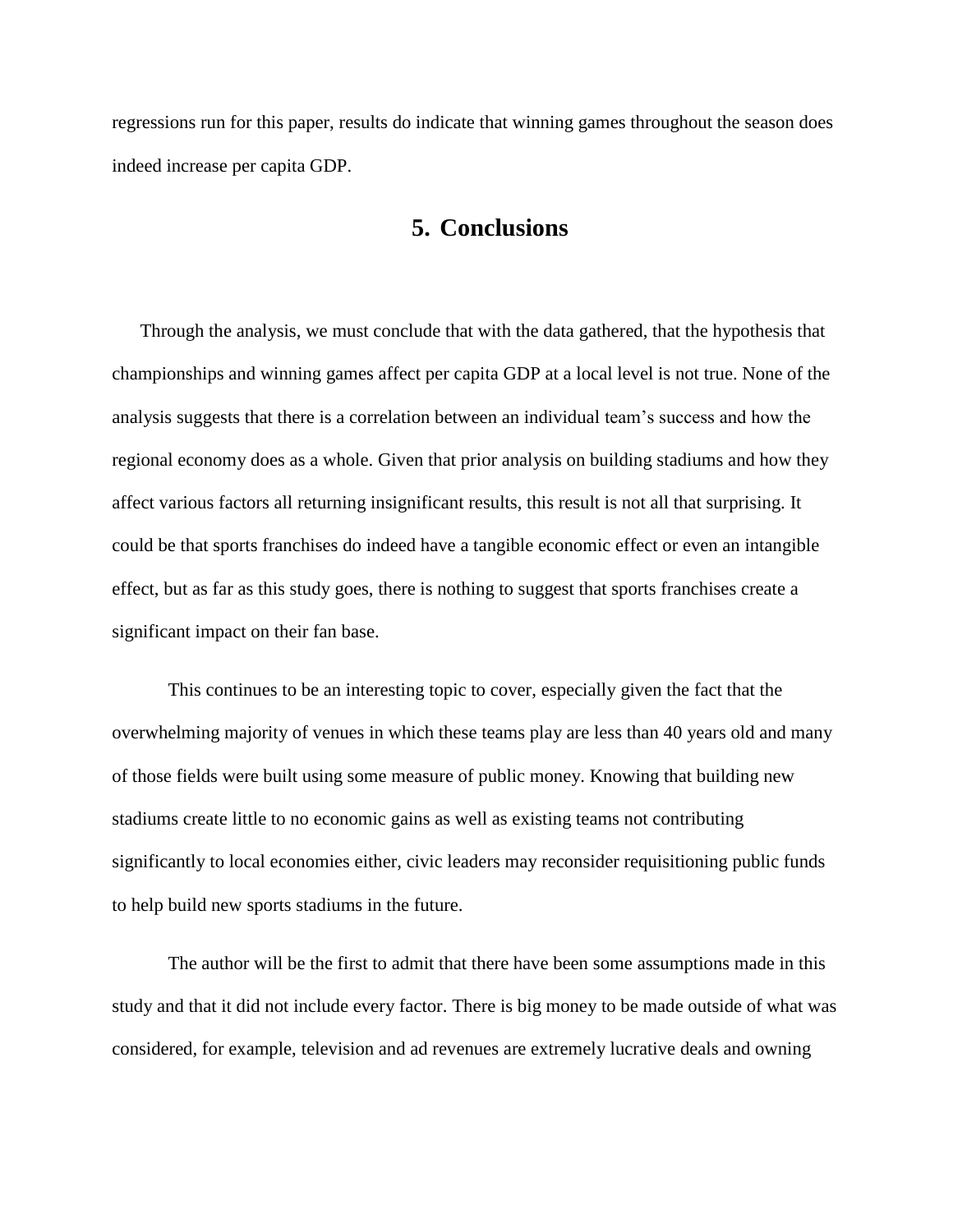one of these franchises has given huge returns. However, no studies found by this author have procured results that stadiums and teams do indeed create significant economic gains.

Another point to be considered is whether the location of the stadium relative to the city core has an effect. Many of the teams located in the Northeast region studied in this paper have their stadiums located within the city limits of the MSA's studied. Though there are exceptions, venues like Yankee Stadium, Fenway Park and Madison Square Garden all are in the center of major economic activity and having venues like this in the Northeast region may explain part of the reason why it was the only region to produce a significant P-value for the win variable. It may be due to the land constraints in the Northeast as well, because locales outside of that region have significantly more land on which to build and many cities west of the Mississippi have developed a geographic mentality of building out, so stadiums located away from city cores may mitigate their overall economic impact on the MSA.

After this analysis, it is hard to imagine that these 4 leagues, grossing nearly \$23 billion a year, have little to no economic impact. It may be that these entities are spread across enough industries that they do not result in making economic waves among broader data, or that the economies in which they play are large enough that even a huge entity like a major professional sports franchise is hidden within the numbers. As an example, the New York Yankees are worth \$2.3 billion dollars a year. They are one of the most valuable sports franchises in the world according to rankings put out by Forbes, but they play in New York City. If New York City was a sovereign country, it would be the  $15<sup>th</sup>$  largest economy in the world, at \$1.17 trillion. The Yankees are a minor drop in the collective bucket of the New York City economy and the franchise is dwarfed by the financial and real estate sectors within the city.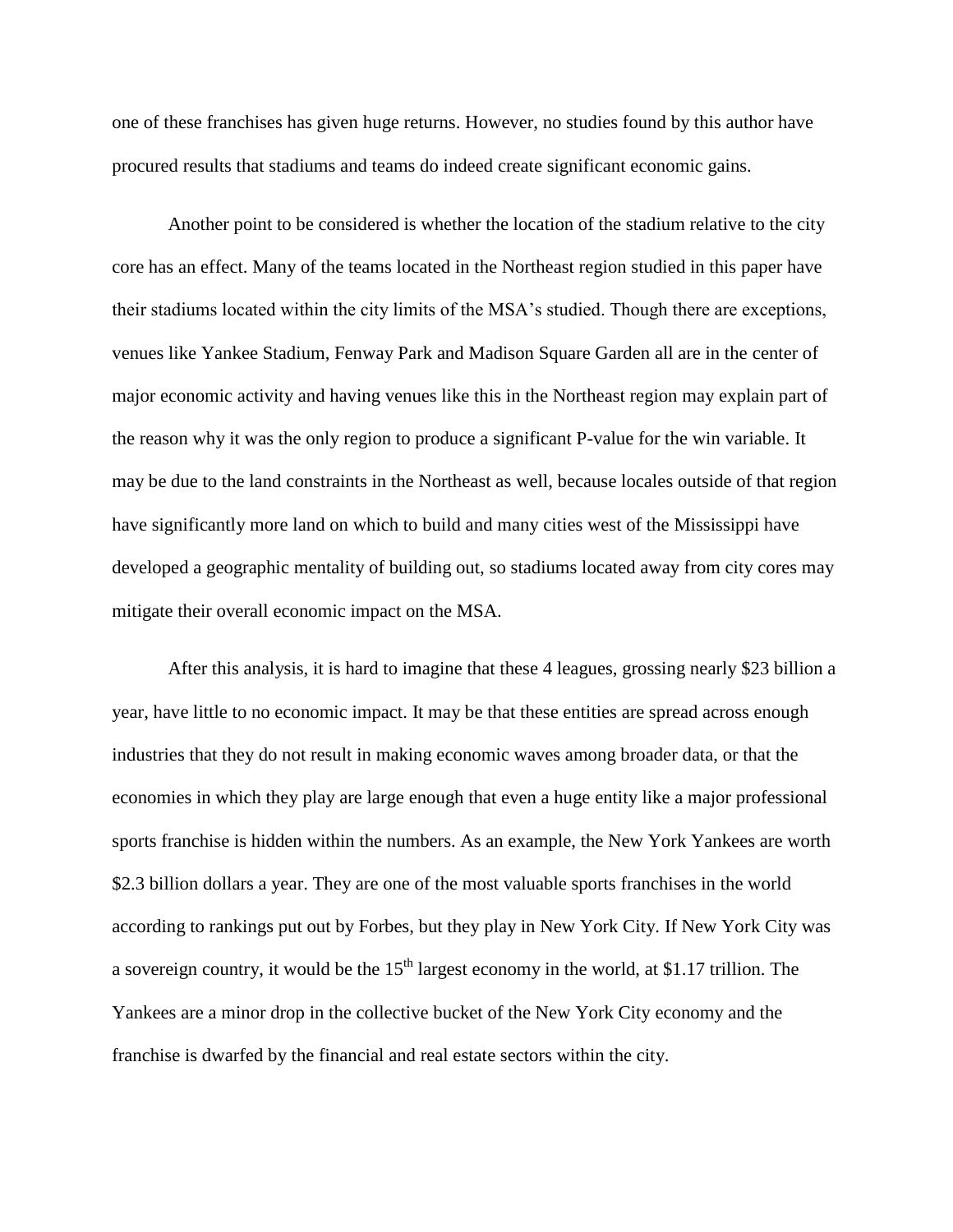It is interesting to note that a successful, winning franchise does potentially play a role of increasing per capita GDP. This could play a role in franchises lobbying for public money to build new stadiums, because at some level, a franchise's success will improve the local economy. This could be a very persuasive argument because city officials would see the public money as a long term investment in their economy, but the overall effect of the impact is yet to be seen at a microeconomic level. As it was stated earlier, Coates and Humpreys (2005) found that building new stadiums hurt many of the local employment sectors related to building stadiums and the franchises being located in the city.

However, even if a sports franchise's success during the season or winning a championship does not result in measurable economic result, it does not take away from the passion and excitement that these leagues bring to its fans. There is a reason why television networks will pay billions of dollars to broadcast games in these leagues, because people will go to the games and people will watch them on television. Simply put, sports and professional sports are integral parts of American culture. There is no getting around it and even if there isn't a measurable economic impact, the effect on our culture, moods and wallets is tangible and it will continue to be that way for the foreseeable future.

## **6. Supplemental Data**

The regressions shown below comprise the majority of the data used in the paper to analyze the impact of the variables considered on per capita GDP. The data is organized in the order considered in the paper. The topic the regressions cover will be in bold and any supplemental information will be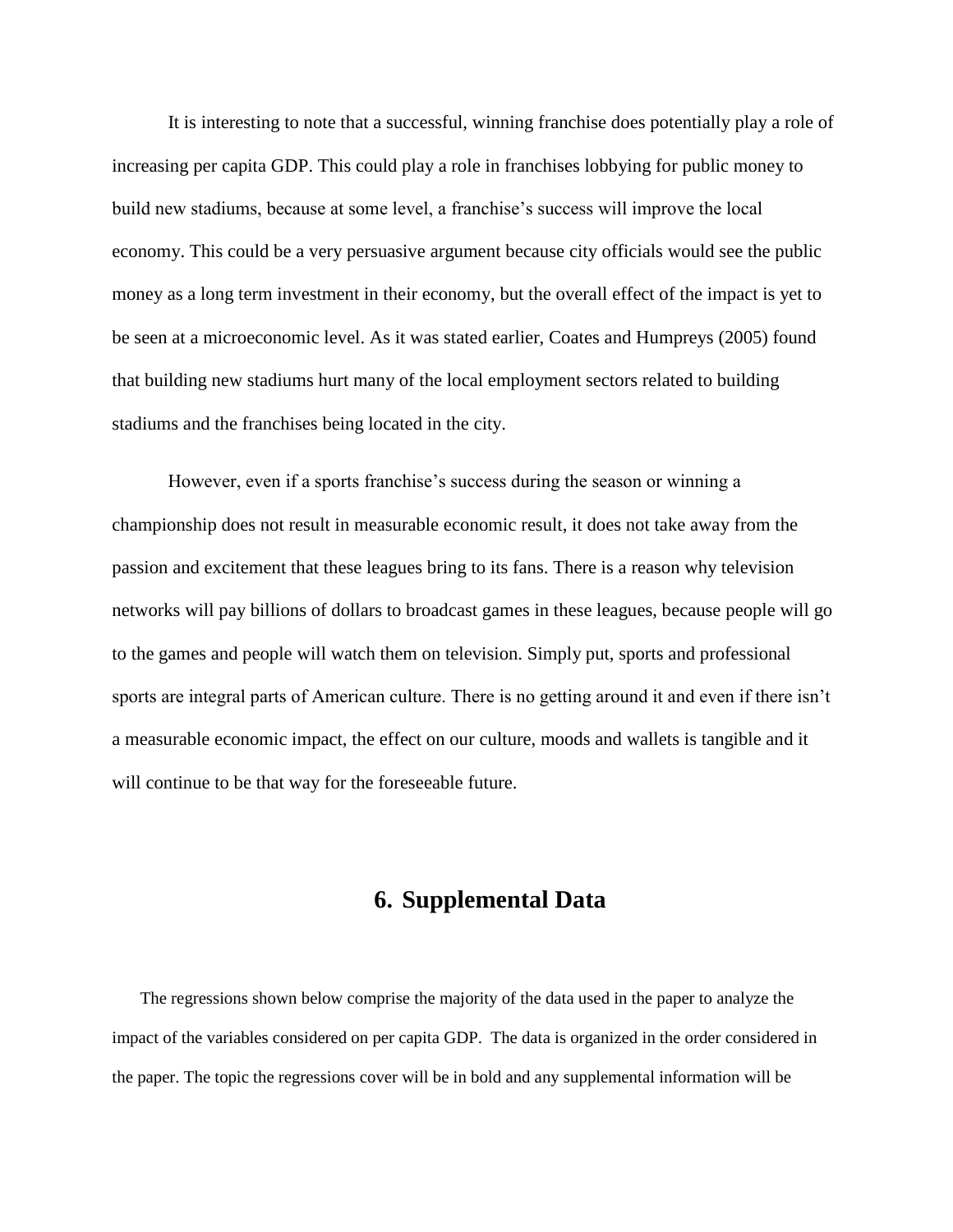provided above the regression outputs. The order in which the data appears is: every team with different labor statistics as variables, teams broken down by league and conference within the league, MSA's with one franchise, franchises that were created or moved, regional breakdowns of franchises and analysis of the best teams in each respective league.

### **All teams, all leagues**

With labor force participation rate as a variable

| <b>Regression Statistics</b> |          |  |  |
|------------------------------|----------|--|--|
| Multiple R                   | 0.333615 |  |  |
| R Square                     | 0.111299 |  |  |
| <b>Adjusted R Square</b>     | 0.109546 |  |  |
| <b>Standard Error</b>        | 0.231673 |  |  |
| Observations                 | 2033     |  |  |

|                       |              | Coefficients Standard Error t Stat P-value Lower 95% Upper 95% |                   |          |                             |             |
|-----------------------|--------------|----------------------------------------------------------------|-------------------|----------|-----------------------------|-------------|
| Intercept             | 10.45807669  | 0.009992028                                                    | 1046.642          | $\Omega$ | 10.438481                   | 10.477672   |
| Labor Force           | $-0.0297011$ | 0.00341018                                                     |                   |          | -8.70954 6.21E-18 -0.036389 | $-0.023013$ |
| Wins                  | 0.000460031  | 0.000181972 2.528035 0.011546 0.0001032                        |                   |          |                             | 0.0008169   |
| Championship          | 0.003166772  | 0.027695088                                                    |                   |          | 0.114344 0.908976 -0.051147 | 0.0574806   |
| <b>Recession Year</b> | 0.169886174  | 0.013903988                                                    | 12.21852 3.52E-33 |          | 0.1426186                   | 0.1971538   |

| <b>NFL Regression Statistics</b> |          |  |  |  |
|----------------------------------|----------|--|--|--|
| Multiple R                       | 0.317512 |  |  |  |
| R Square                         | 0.100814 |  |  |  |
| <b>Adjusted R Square</b>         | 0.094569 |  |  |  |
| <b>Standard Error</b>            | 0.235796 |  |  |  |
| <b>Observations</b>              | 581      |  |  |  |

|                       |              | Coefficients Standard Error t Stat                 |  | P-value Lower 95% Upper 95% |             |
|-----------------------|--------------|----------------------------------------------------|--|-----------------------------|-------------|
| Intercept             | 10.4535067   | 0.029201004 357.9845                               |  | 0 10.3961533                | 10.51086    |
| Labor Force           | $-0.0265007$ | $0.006136438$ -4.31857 1.85E-05 -0.0385532         |  |                             | $-0.014448$ |
| Wins                  | 0.00204881   | 0.003365315 0.608803 0.542895                      |  | $-0.004561$ 0.0086586       |             |
| Championship          | 0.0041362    | 0.056775512 0.072852 0.941949 -0.1073761 0.1156485 |  |                             |             |
| <b>Recession Year</b> | 0.1691329    | 0.026544708 6.371624 3.83E-10 0.11699668 0.2212691 |  |                             |             |

| <b>NHL Regression Statistics</b> |          |  |  |  |  |
|----------------------------------|----------|--|--|--|--|
| Multiple R                       | 0.412398 |  |  |  |  |
| R Square                         | 0.170072 |  |  |  |  |
| <b>Adjusted R Square</b>         | 0.161359 |  |  |  |  |
| <b>Standard Error</b>            | 0.223192 |  |  |  |  |
| Observations                     |          |  |  |  |  |

|                       |              | Coefficients Standard Error                            | t Stat  | P-value | Lower 95% Upper 95%                    |  |
|-----------------------|--------------|--------------------------------------------------------|---------|---------|----------------------------------------|--|
| Intercept             | 10.1578072   | 0.052191408                                            | 194.626 |         | 0 10.0551879 10.260426                 |  |
| Labor Force           | $-0.0118057$ | $0.008300601$ -1.42227 0.155767 -0.0281264 0.0045151   |         |         |                                        |  |
| Wins                  | 0.00855141   | 0.001339889 6.382179 5.07E-10 0.00591691 0.0111859     |         |         |                                        |  |
| Championship          | $-0.0795679$ | $0.055224607$ -1.44081 $0.150461$ -0.1881511 0.0290152 |         |         |                                        |  |
| <b>Recession Year</b> | 0.14427587   | 0.029928809                                            |         |         | 4.820635 2.07E-06 0.08542955 0.2031222 |  |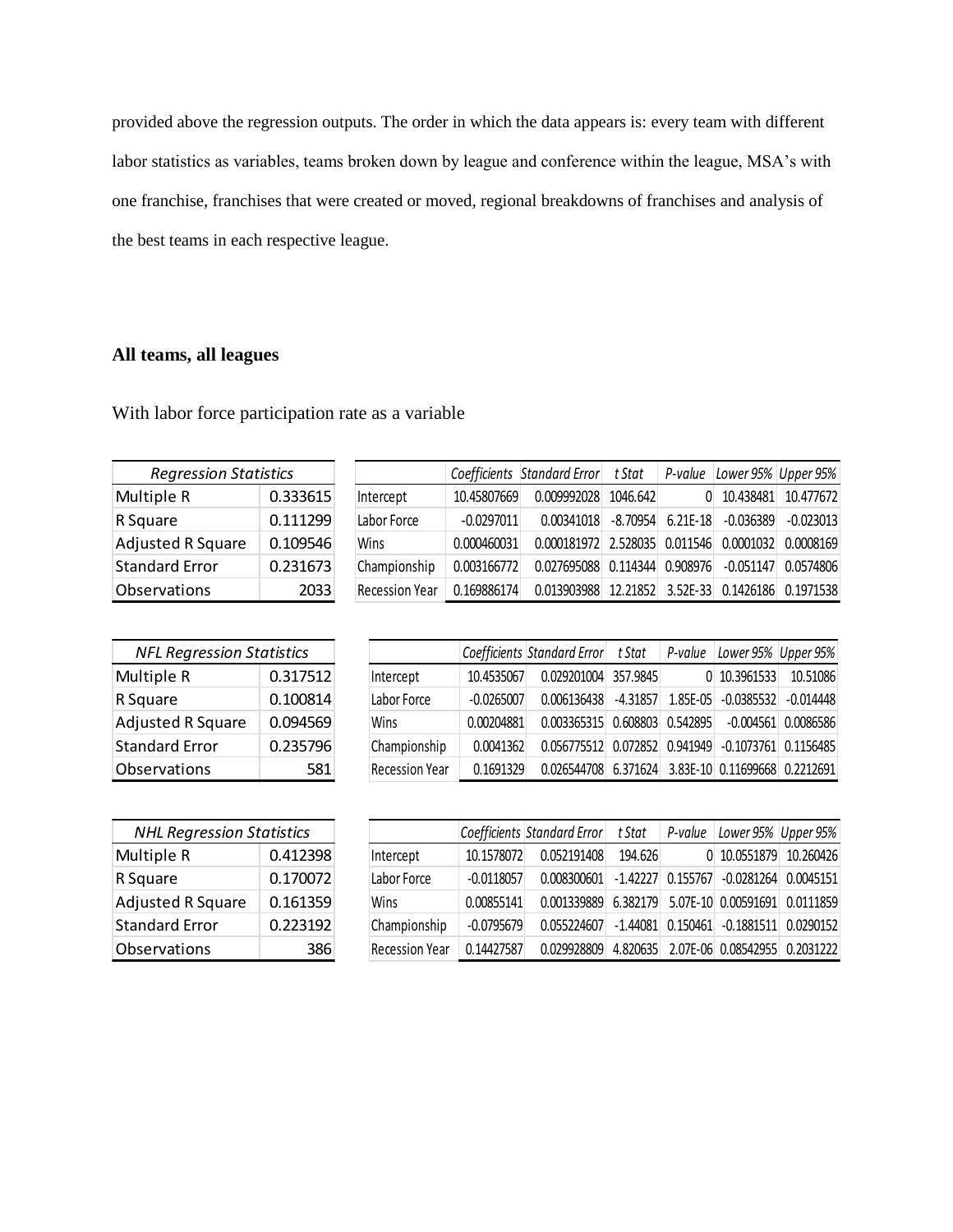| <b>NBA Regression Statistics</b> |          |  |  |  |
|----------------------------------|----------|--|--|--|
| Multiple R                       | 0.402869 |  |  |  |
| R Square                         | 0.162303 |  |  |  |
| <b>Adjusted R Square</b>         | 0.156005 |  |  |  |
| <b>Standard Error</b>            | 0.225682 |  |  |  |
| Observations                     | 537      |  |  |  |

|                       |              | Coefficients Standard Error t Stat                   |          | P-value Lower 95% Upper 95% |                     |
|-----------------------|--------------|------------------------------------------------------|----------|-----------------------------|---------------------|
| Intercept             | 10.556948    | 0.032114063 328.7329                                 | $\Omega$ |                             | 10.493862 10.620034 |
| Labor Force           | $-0.0381513$ | $0.005886889$ $-6.48073$ $2.08$ E $-10$ $-0.0497157$ |          |                             | $-0.026587$         |
| Wins                  | $-0.0021814$ | $0.000767678$ -2.84162 0.004661 -0.0036895 -0.000673 |          |                             |                     |
| Championship          | $-0.0065721$ | 0.054597272 -0.12037 0.904233 -0.1138248 0.1006806   |          |                             |                     |
| <b>Recession Year</b> | 0.1700834    | 0.026849675 6.334653 5.07E-10 0.117339 0.2228278     |          |                             |                     |

| <b>MLB Regression Statistics</b> |          |  |  |  |
|----------------------------------|----------|--|--|--|
| Multiple R                       | 0.392717 |  |  |  |
| R Square                         | 0.154227 |  |  |  |
| <b>Adjusted R Square</b>         | 0.147771 |  |  |  |
| <b>Standard Error</b>            | 0.223974 |  |  |  |
| Observations                     |          |  |  |  |

|                       |              | Coefficients   Standard Error | t Stat     | P-value      | Lower 95% Upper 95% |                          |
|-----------------------|--------------|-------------------------------|------------|--------------|---------------------|--------------------------|
| Intercept             | 10.13535638  | 0.063352497                   | 159.9835   | 0            | 10.0109             | 10.2598125               |
| Labor Force           | $-0.0263469$ | 0.007477822                   | $-3.52334$ | 0.000463     | $-0.041037$         | $-0.0116567$             |
| Wins                  | 0.004437485  | $0.000788843$ 5.625311        |            | $3.02E-08$   |                     | 0.0028878 0.00598717     |
| Championship          | 0.007328947  | 0.056593236 0.129502          |            | 0.89701      |                     | $-0.103849$ $0.11850645$ |
| <b>Recession Year</b> | 0.168491566  | 0.026532241                   | 6.350446   | $4.66E - 10$ |                     | 0.1163689 0.22061419     |

## With unemployment as a variable

| <b>Regression Statistics</b> |          |  |  |  |  |
|------------------------------|----------|--|--|--|--|
| Multiple R                   | 0.31013  |  |  |  |  |
| R Square                     | 0.096181 |  |  |  |  |
| <b>Adjusted R Square</b>     | 0.094398 |  |  |  |  |
| <b>Standard Error</b>        | 0.233635 |  |  |  |  |
| Observations                 | 2033     |  |  |  |  |

|                         |            | Coefficients Standard Error t Stat                 | P-value | Lower 95%   Upper 95%         |
|-------------------------|------------|----------------------------------------------------|---------|-------------------------------|
| Intercept               | 10.4310751 | 0.009377483 1112.353                               |         | 10.412685 10.4494656          |
| Unemployment 0.00229994 |            | 0.000360672 6.376812 2.23E-10 0.0015926 0.00300726 |         |                               |
| Wins                    | 0.0004777  | 0.000183489 2.603393 0.009298 0.0001178 0.00083754 |         |                               |
| Championship            | 0.0018887  | $0.027928809$ $0.067626$                           |         | 0.94609 -0.0528834 0.05666085 |
| <b>Recession Year</b>   | 0.08567909 | 0.020383935 4.203266 2.75E-05 0.0457035 0.12565473 |         |                               |

| <b>NFL Regression Statistics</b> |          |  |  |  |
|----------------------------------|----------|--|--|--|
| Multiple R                       | 0.299747 |  |  |  |
| R Square                         | 0.089848 |  |  |  |
| <b>Adjusted R Square</b>         | 0.083527 |  |  |  |
| <b>Standard Error</b>            | 0.23723  |  |  |  |
| Observations                     | 581      |  |  |  |

| <b>NHL Regression Statistics</b> |          |  |  |
|----------------------------------|----------|--|--|
| Multiple R                       | 0.429593 |  |  |
| R Square                         | 0.18455  |  |  |
| <b>Adjusted R Square</b>         | 0.175989 |  |  |
| <b>Standard Error</b>            | 0.221236 |  |  |
| Observations                     |          |  |  |

|                       |            | Coefficients Standard Error t Stat     |          | P-value           | Lower 95% Upper 95%   |                     |
|-----------------------|------------|----------------------------------------|----------|-------------------|-----------------------|---------------------|
| Intercept             | 10.4345737 | 0.028845567                            | 361.7392 |                   | 0 10.377918 10.491229 |                     |
| Unemployment          | 0.00236525 | 0.000697911 3.38905 0.000749 0.0009945 |          |                   |                       | 0.003736            |
| Wins                  | 0.00149347 | 0.003384727 0.441238 0.659206          |          |                   | -0.005154 0.0081414   |                     |
| Championship          | 0.01108243 | 0.057146085 0.193932 0.846298          |          |                   | -0.101158 0.1233225   |                     |
| <b>Recession Year</b> | 0.08148851 | 0.039136314                            |          | 2.082171 0.037768 |                       | 0.0046212 0.1583558 |

|                       |             | Coefficients Standard Error   t Stat             |          |                             | P-value Lower 95% Upper 95%               |
|-----------------------|-------------|--------------------------------------------------|----------|-----------------------------|-------------------------------------------|
| Intercept             | 10.1503394  | 0.05034227                                       | 201.6266 |                             | 0 10.051356 10.249323                     |
| Unemployment          | 0.00227147  | 0.0007647                                        |          | 2.970406 0.003162 0.0007679 | 0.003775                                  |
| Wins                  | 0.00857817  | 0.00132317 6.483046 2.79E-10 0.0059765 0.0111798 |          |                             |                                           |
| Championship          | $-0.081632$ | 0.05473669                                       |          |                             | $-1.49136$ 0.136695 $-0.189256$ 0.0259918 |
| <b>Recession Year</b> | 0.05317564  | 0.043248012                                      |          | 1.229551 0.219624 -0.031859 | 0.1382103                                 |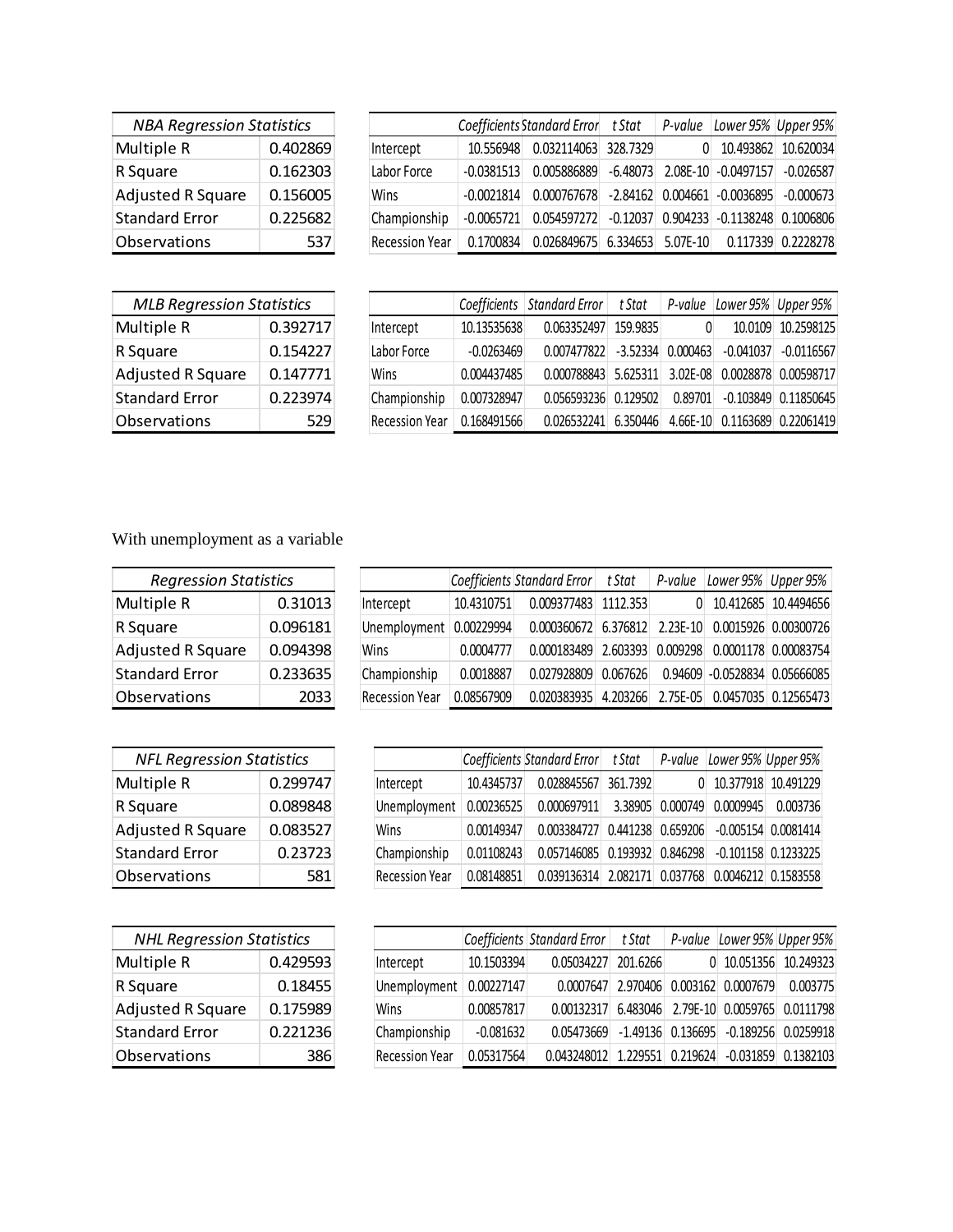| <b>NBA Regression Statistics</b> |          |  |  |
|----------------------------------|----------|--|--|
| Multiple R                       | 0.343355 |  |  |
| R Square                         | 0.117892 |  |  |
| <b>Adjusted R Square</b>         | 0.11126  |  |  |
| <b>Standard Error</b>            | 0.231587 |  |  |
| Observations                     | 537      |  |  |

|                       |              | Coefficients Standard Error t Stat |          | P-value Lower 95% Upper 95%              |             |
|-----------------------|--------------|------------------------------------|----------|------------------------------------------|-------------|
| Intercept             | 10.5438889   | 0.032945321                        | 320.0421 | 10.47917                                 | 10.608608   |
| Unemployment          | 0.00242231   | 0.000669232                        |          | 3.619542 0.000323 0.0011077              | 0.003737    |
| Wins                  | $-0.0028483$ | $0.000786702$ -3.62056 0.000322    |          | $-0.004394$                              | $-0.001303$ |
| Championship          | $-0.0020763$ | 0.056038432                        |          | $-0.03705$ 0.970457 $-0.11216$ 0.1080074 |             |
| <b>Recession Year</b> | 0.08677433   | 0.039240207                        |          | 2.211363 0.027435 0.0096896 0.1638591    |             |

| <b>MLB Regression Statistics</b> |          |  |  |
|----------------------------------|----------|--|--|
| Multiple R                       | 0.391713 |  |  |
| R Square                         | 0.153439 |  |  |
| <b>Adjusted R Square</b>         | 0.146977 |  |  |
| <b>Standard Error</b>            | 0.224078 |  |  |
| Observations                     | 579      |  |  |

|                       |           | Coefficients Standard Error   t Stat |                   | P-value     | Lower 95% Upper 95%            |                     |
|-----------------------|-----------|--------------------------------------|-------------------|-------------|--------------------------------|---------------------|
| Intercept             | 10.131432 | 0.063273405                          | 160.1215          | 0           |                                | 10.007132 10.255733 |
| Unemployment          | 0.0024506 | 0.000709957                          | 3.451773 0.000602 |             | 0.0010559                      | 0.0038453           |
| Wins                  | 0.0042492 | 0.000791529 5.368388                 |                   | $1.2E - 07$ | 0.0026943                      | 0.0058042           |
| Championship          | 0.0096135 | 0.056637767                          | 0.169737          |             | 0.865283 - 0.1016515 0.1208785 |                     |
| <b>Recession Year</b> | 0.0777588 | 0.038899017                          | 1.998991          | 0.046125    |                                | 0.0013416 0.1541759 |

With employment as a variable

| <b>Regression Statistics</b> |          |  |  |
|------------------------------|----------|--|--|
| Multiple R                   | 0.35726  |  |  |
| R Square                     | 0.127634 |  |  |
| <b>Adjusted R Square</b>     | 0.125914 |  |  |
| <b>Standard Error</b>        | 0.229534 |  |  |
| Observations                 | 2033     |  |  |

| <b>NFL Regression Statistics</b> |          |  |  |
|----------------------------------|----------|--|--|
| Multiple R                       | 0.341362 |  |  |
| R Square                         | 0.116528 |  |  |
| <b>Adjusted R Square</b>         | 0.110393 |  |  |
| <b>Standard Error</b>            | 0.233727 |  |  |
| Observations                     | 58       |  |  |

| <b>NHL Regression Statistics</b> |          |  |  |  |
|----------------------------------|----------|--|--|--|
| Multiple R                       | 0.426078 |  |  |  |
| R Square                         | 0.181543 |  |  |  |
| <b>Adjusted R Square</b>         | 0.17295  |  |  |  |
| <b>Standard Error</b>            | 0.221644 |  |  |  |
| Observations                     |          |  |  |  |

|                |              | Coefficients Standard Error | t Stat   | P-value             | Lower 95% Upper 95% |                         |
|----------------|--------------|-----------------------------|----------|---------------------|---------------------|-------------------------|
| Intercept      | 10.466437    | 0.009938908                 | 1053.077 |                     |                     | 0 10.446945 10.485928   |
| Employment     | $-0.0300336$ | 0.002797591                 |          | $-10.7355$ 3.45E-26 | $-0.03552$          | $-0.024547$             |
| Wins           | 0.0004401    | 0.00018032                  |          | 2.44043 0.014755    |                     | 8.643E-05 0.0007937     |
| Championship   | 0.003964     | 0.027439583                 | 0.144461 | 0.885151            |                     | $-0.049849$ $0.0577767$ |
| Recession Year | 0.104374     | 0.015441017                 | 6.75953  | $1.8F-11$           |                     | 0.0740921 0.1346559     |

|                            |               | Coefficients Standard Error t Stat                    |  | P-value Lower 95% Upper 95% |
|----------------------------|---------------|-------------------------------------------------------|--|-----------------------------|
| Intercept                  | 10.46090506   | 0.028994885 360.7845                                  |  | 10.40396 10.517854          |
| Employment                 | $-0.02832917$ | $0.005240095$ $-5.40623$ 9.44E-08 $-0.038621$         |  | -0.018037                   |
| Wins                       | 0.002168067   | 0.003335891  0.649921  0.516002  -0.004384  0.0087201 |  |                             |
| Championship               | 0.008082621   | 0.056279093 0.143617 0.885853 -0.102455 0.1186199     |  |                             |
| Recession Year 0.107741357 |               | 0.029324274 3.674135 0.000261                         |  | 0.050146 0.1653369          |

|                |               | Coefficients Standard Error t Stat          |  |         | P-value Lower 95% Upper 95%                 |
|----------------|---------------|---------------------------------------------|--|---------|---------------------------------------------|
| Intercept      | 10.1757494    | 0.052005155 195.6681                        |  | 10.0735 | 10.278002                                   |
| Employment     | $-0.017501$   | 0.0064375                                   |  |         | $-2.7186$ 0.006856 $-0.030158$ $-0.0048435$ |
| Wins           | 0.00832533    | 0.001333021 6.245458 1.13E-09 0.005704      |  |         | 0.0109463                                   |
| Championship   | $-0.07939981$ | $0.054838427$ -1.44789 $0.148471$ -0.187224 |  |         | 0.028424                                    |
| Recession Year | 0.10487414    | $0.033437203$ 3.136451 0.001843             |  | 0.03913 | 0.1706187                                   |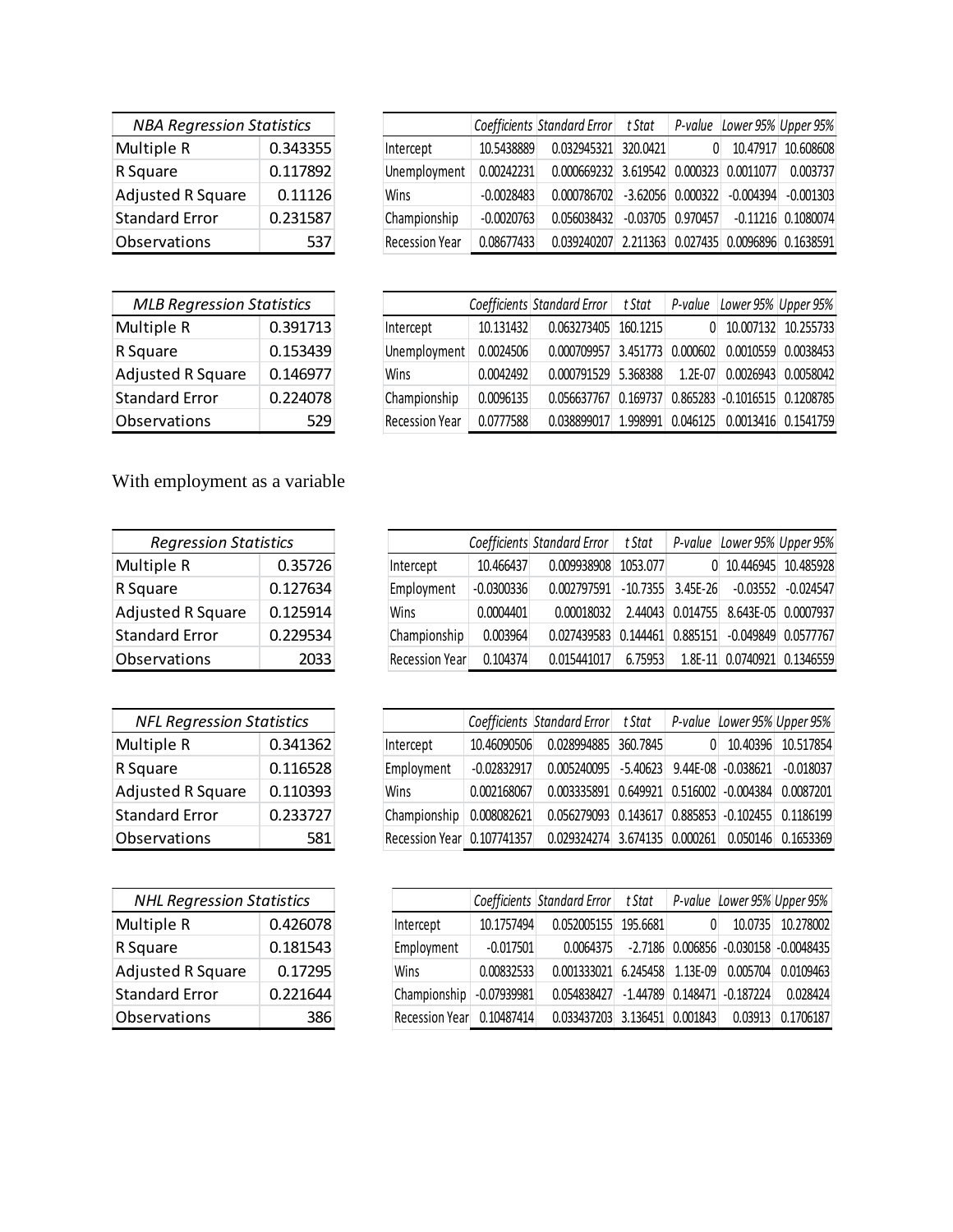| <b>NBA Regression Statistics</b> |          |  |  |  |
|----------------------------------|----------|--|--|--|
| Multiple R                       | 0.422118 |  |  |  |
| R Square                         | 0.178184 |  |  |  |
| <b>Adjusted R Square</b>         | 0.172005 |  |  |  |
| <b>Standard Error</b>            | 0.223532 |  |  |  |
| Observations<br>537              |          |  |  |  |

| <b>MLB Regression Statistics</b> |          |  |  |  |
|----------------------------------|----------|--|--|--|
| Multiple R                       | 0.409649 |  |  |  |
| R Square                         | 0.167813 |  |  |  |
| <b>Adjusted R Square</b>         | 0.16146  |  |  |  |
| <b>Standard Error</b>            | 0.222168 |  |  |  |
| Observations                     |          |  |  |  |

|                |              | Coefficients Standard Error t Stat |          |                                             | P-value Lower 95% Upper 95% |
|----------------|--------------|------------------------------------|----------|---------------------------------------------|-----------------------------|
| Intercept      | 10.571174    | 0.032056137                        | 329.7707 | 0 10.508202 10.634146                       |                             |
| Employment     | $-0.0359093$ | 0.004928266                        | -7.2864  | 1.16E-12 -0.045591 -0.026228                |                             |
| Wins           | $-0.0023836$ | 0.000757988                        |          | $-3.14467$ 0.001756 $-0.003873$ $-0.000895$ |                             |
| Championship   | $-0.0059952$ | 0.054077303                        |          | $-0.11086$ 0.911767 $-0.112226$ 0.1002361   |                             |
| Recession Year | 0.0923557    | 0.029551544                        |          | 3.12524 0.001874 0.0343036 0.1504077        |                             |

| Coefficients Standard Error t Stat |             |             |            |          |             | P-value Lower 95% Upper 95% |
|------------------------------------|-------------|-------------|------------|----------|-------------|-----------------------------|
| Intercept                          | 10.156916   | 0.063264858 | 160.5459   |          |             | 0 10.032632 10.2812001      |
| Employment                         | $-0.026889$ | 0.005844007 | $-4.60119$ | 5.28E-06 | $-0.03837$  | $-0.0154088$                |
| Wins                               | 0.0042517   | 0.000783758 | 5.424721   | 8.88E-08 |             | 0.002712 0.00579136         |
| Championship                       | 0.0125922   | 0.056161845 | 0.224212   | 0.82268  | $-0.097738$ | 0.1229222                   |
| <b>Recession Year</b>              | 0.1102764   | 0.029886641 | 3.689821   | 0.000248 |             | 0.051564 0.16898872         |

## **Conference data**

NFL conferences

| <b>AFC Regression Statistics</b> |          |  |  |  |
|----------------------------------|----------|--|--|--|
| Multiple R                       | 0.319905 |  |  |  |
| R Square                         | 0.102339 |  |  |  |
| <b>Adjusted R Square</b>         | 0.08933  |  |  |  |
| <b>Standard Error</b>            | 0.234379 |  |  |  |
| Observations                     | 281      |  |  |  |

|                       |            | Coefficients Standard Error t Stat      |  | P-value Lower 95% Upper 95% |          |
|-----------------------|------------|-----------------------------------------|--|-----------------------------|----------|
| Intercept             | 10.4478272 | 0.041191119 253.6427                    |  | $0$ 10.366738               | 10.52892 |
| Unemployment Rate     | 0.00294378 | 0.001009902                             |  | 2.91492 0.003849 0.0009557  | 0.004932 |
| Wins                  | 0.00106815 | 0.004700343 0.227249 0.820399 -0.008185 |  |                             | 0.010321 |
| Championship          | 0.07262612 | 0.082375374 0.881648 0.378734 -0.089538 |  |                             | 0.23479  |
| <b>Recession Year</b> | 0.05984465 | 0.054644958 1.095154 0.274404 -0.047729 |  |                             | 0.167419 |

| <b>NFC Regression Statistics</b> |                |  |  |  |
|----------------------------------|----------------|--|--|--|
| Multiple R<br>0.300412           |                |  |  |  |
| R Square                         | 0.090247       |  |  |  |
| <b>Adjusted R Square</b>         | 0.077912       |  |  |  |
| <b>Standard Error</b>            | 0.240062       |  |  |  |
| Observations                     | 3 <sub>0</sub> |  |  |  |

|                       |              | Coefficients Standard Error t Stat                  |  | P-value Lower 95% Upper 95%                     |           |
|-----------------------|--------------|-----------------------------------------------------|--|-------------------------------------------------|-----------|
| Intercept             | 10.4327618   | 0.040834871 255.4866                                |  | 0 10.3523972 10.5131264                         |           |
| Unemployment Rate     | 0.002423     | 0.000970271 2.497246 0.013061 0.00051347 0.00433253 |  |                                                 |           |
| Wins                  | 0.00140752   | 0.004912514 0.286517 0.774683 -0.0082605 0.01107554 |  |                                                 |           |
| Championship          | $-0.0394606$ | 0.079700609                                         |  | $-0.49511$ $0.620891$ $-0.1963144$ $0.11739323$ |           |
| <b>Recession Year</b> | 0.07582172   | 0.056340567 1.345775 0.179408 -0.0350587            |  |                                                 | 0.1867021 |

NHL conferences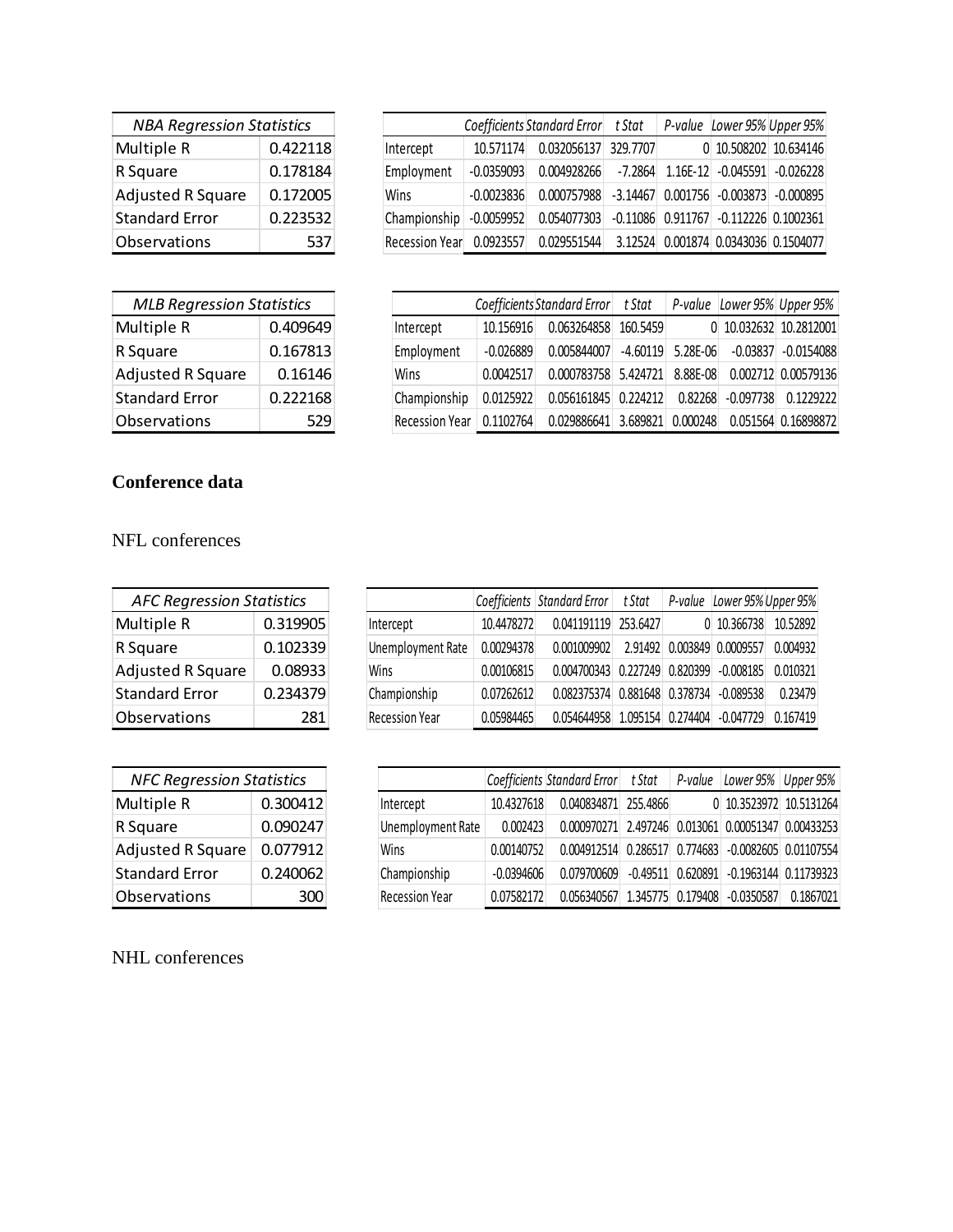| <b>East Regression Statistics</b> |          |  |  |
|-----------------------------------|----------|--|--|
| Multiple R                        | 0.411139 |  |  |
| R Square                          | 0.169035 |  |  |
| <b>Adjusted R Square</b>          | 0.153788 |  |  |
| <b>Standard Error</b>             | 0.232521 |  |  |
| Observations<br>223               |          |  |  |

| <b>West Regression Statistics</b> |          |  |  |  |
|-----------------------------------|----------|--|--|--|
| Multiple R                        | 0.474048 |  |  |  |
| R Square                          | 0.224721 |  |  |  |
| <b>Adjusted R Square</b>          | 0.205094 |  |  |  |
| <b>Standard Error</b>             | 0.206405 |  |  |  |
| Observations                      | 163      |  |  |  |

L

|                       |             | Coefficients Standard Error   t Stat   P-value     |            | Lower 95% Upper 95% |                     |
|-----------------------|-------------|----------------------------------------------------|------------|---------------------|---------------------|
| Intercept             | 10.193942   | 0.0669824 152.1884                                 | $2.7E-223$ |                     | 10.061926 10.325958 |
| Unemployment Rate     | 0.0027576   | 0.001078189 2.557619 0.011218                      |            |                     | 0.0006326 0.0048826 |
| Wins                  | 0.00759753  | $0.001755779$ 4.327158 2.3E-05 0.0041371           |            |                     | 0.011058            |
| Championship          | $-0.089953$ | 0.070405587 -1.27764 0.202735 -0.2287157           |            |                     | 0.0488098           |
| <b>Recession Year</b> | 0.0513123   | 0.059573509 0.861328 0.390004 -0.0661015 0.1687261 |            |                     |                     |

|                       |              | Coefficients Standard Error t Stat               |            | P-value | Lower 95% Upper 95%    |           |
|-----------------------|--------------|--------------------------------------------------|------------|---------|------------------------|-----------|
| Intercept             | 10.0844355   | 0.07749887 130.1236                              |            |         | 1.3E-162 9.9313681     | 10.237503 |
| Unemployment Rate     | 0.00181504   | 0.001085804 1.671606 0.096581 -0.0003295         |            |         |                        | 0.0039596 |
| Wins                  | 0.01026719   | 0.002040372 5.032017                             |            |         | 1.31E-06 0.0062373     | 0.0142971 |
| Championship          | $-0.0745536$ | 0.088896522                                      | $-0.83866$ |         | $0.40293$ $-0.2501324$ | 0.1010253 |
| <b>Recession Year</b> | 0.04658995   | $0.063057345$ $0.738851$ $0.461094$ $-0.0779541$ |            |         |                        | 0.171134  |

## NBA Conferences

| <b>East Regression Statistics</b> |          |  |  |  |
|-----------------------------------|----------|--|--|--|
| Multiple R                        | 0.384705 |  |  |  |
| R Square                          | 0.147998 |  |  |  |
| <b>Adjusted R Square</b>          | 0.134788 |  |  |  |
| <b>Standard Error</b>             | 0.224057 |  |  |  |
| Observations                      | 263      |  |  |  |

| <b>West Regression Statistics</b> |          |  |  |  |
|-----------------------------------|----------|--|--|--|
| Multiple R                        | 0.32624  |  |  |  |
| R Square                          | 0.106433 |  |  |  |
| <b>Adjusted R Square</b>          | 0.093145 |  |  |  |
| <b>Standard Error</b>             | 0.236893 |  |  |  |
| Observations                      | 774      |  |  |  |

|                       |                | Coefficients Standard Error   t Stat   P-value   Lower 95%   Upper 95% |  |           |
|-----------------------|----------------|------------------------------------------------------------------------|--|-----------|
| Intercept             | 10.60466053    | 0.047500755 223.2525 3.3E-297 10.511122                                |  | 10.698199 |
| Unemployment Rat      | 0.003283841    | 0.000999027 3.28704 0.001153 0.00131656 0.0052511                      |  |           |
| Wins                  | $-0.003925909$ | $0.001174084$ $-3.34381$ $0.000949$ $-0.0062379$ $-0.0016139$          |  |           |
| Championship          | 0.143460561    | $0.089986509$ $1.594245$ $0.112105$ $-0.033741$ $0.3206621$            |  |           |
| <b>Recession Year</b> | 0.05632174     | 0.057261041  0.983596  0.326236  -0.0564368  0.1690803                 |  |           |

|                       |              | Coefficients Standard Error t Stat                         |  | P-value Lower 95% Upper 95%           |
|-----------------------|--------------|------------------------------------------------------------|--|---------------------------------------|
| Intercept             | 10.4893171   | 0.045924216 228.4049                                       |  | 10.3989 10.5797337                    |
| Unemployment Rate     | 0.00187766   | 0.000899791 2.086776 0.03785 0.0001061 0.00364919          |  |                                       |
| Wins                  | $-0.0019581$ | $0.001063682$ $-1.84091$ $0.066736$ $-0.004052$ 0.00013606 |  |                                       |
| Championship          | $-0.0790224$ | 0.072113921                                                |  | -1.0958 0.274146 -0.221002 0.06295705 |
| <b>Recession Year</b> | 0.111168     | 0.053873002                                                |  | 2.06352 0.040023 0.0051017 0.21723435 |

## MLB Leagues

| <b>NL Regression Statistics</b> |          |  |  |  |  |
|---------------------------------|----------|--|--|--|--|
| Multiple R                      | 0.375908 |  |  |  |  |
| R Square                        | 0.141307 |  |  |  |  |
| <b>Adjusted R Square</b>        | 0.128247 |  |  |  |  |
| <b>Standard Error</b>           | 0.229902 |  |  |  |  |
| Observations                    | 268      |  |  |  |  |

Į

|                       |              | Coefficients Standard Error t Stat               |            |              |                        | P-value Lower 95% Upper 95% |
|-----------------------|--------------|--------------------------------------------------|------------|--------------|------------------------|-----------------------------|
| Intercept             | 10.1743304   | 0.094295924                                      | 107.8979   | $9.2E - 220$ |                        | 9.988659 10.360001          |
| Unemployment Rat      | 0.0027252    | 0.001027157                                      | 2.653147   | 0.00846      | 0.000703               | 0.0047477                   |
| Wins                  | 0.00365666   | 0.001180924 3.096439                             |            | 0.00217      |                        | 0.001331 0.0059819          |
| Championship          | $-0.0184722$ | 0.083947262                                      | $-0.22005$ |              | $0.826007$ $-0.183766$ | 0.146822                    |
| <b>Recession Year</b> | 0.0703265    | 0.05668773 1.240595 0.215861 -0.041293 0.1819461 |            |              |                        |                             |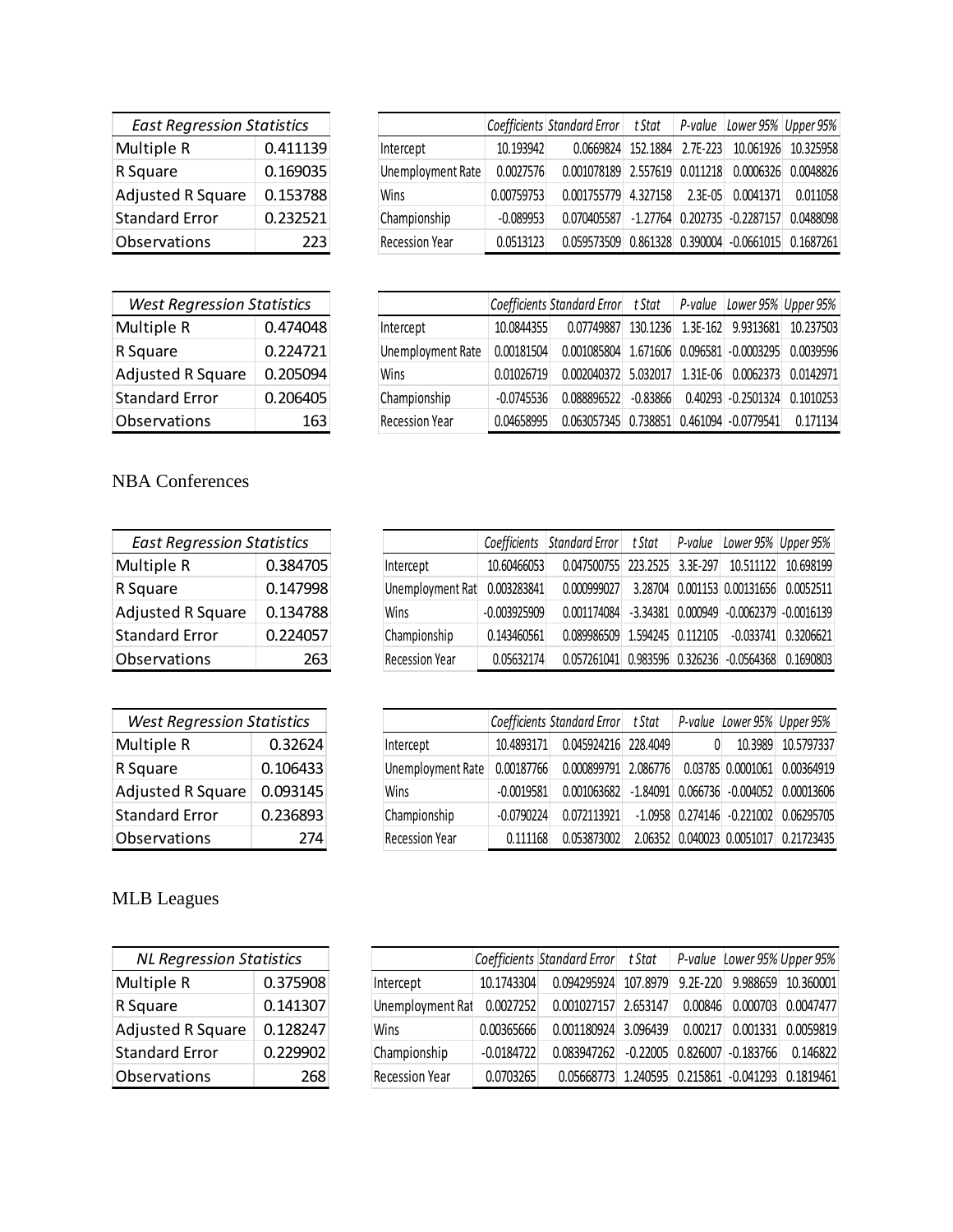| <b>AL Regression Statistics</b> |          |  |  |  |
|---------------------------------|----------|--|--|--|
| Multiple R                      | 0.418585 |  |  |  |
| R Square                        | 0.175213 |  |  |  |
| <b>Adjusted R Square</b>        | 0.162326 |  |  |  |
| <b>Standard Error</b>           | 0.21876  |  |  |  |
| Observations                    | 261      |  |  |  |

|                               |             | Coefficients Standard Error t Stat                 |         |          | P-value Lower 95% Upper 95%  |
|-------------------------------|-------------|----------------------------------------------------|---------|----------|------------------------------|
| Intercept                     | 10.10690766 | 0.085872257                                        | 117.697 |          | 6.6E-225 9.937802 10.2760136 |
| Unemployment Rate 0.002538509 |             | 0.000975525 2.602197                               |         | 0.009803 | 0.000617 0.00445959          |
| Wins                          | 0.004676475 | $0.001071684$ 4.363668                             |         | 1.86E-05 | 0.002566 0.00678691          |
| Championship                  | 0.033213577 | 0.077081099 0.430891                               |         | 0.66691  | $-0.11858$ $0.18500737$      |
| <b>Recession Year</b>         | 0.070178788 | 0.053641478 1.308293 0.191947 -0.035456 0.17581355 |         |          |                              |

## **One team MSA's**

| <b>Regression Statistics</b> |          |  |
|------------------------------|----------|--|
| Multiple R                   | 0.293126 |  |
| R Square                     | 0.085923 |  |
| <b>Adjusted R Square</b>     | 0.058432 |  |
| <b>Standard Error</b>        | 0.243428 |  |
| Observations                 | 138      |  |

|                       |              | Coefficients Standard Error   t Stat   P-value   Lower 95%   Upper 95% |          |                       |
|-----------------------|--------------|------------------------------------------------------------------------|----------|-----------------------|
| Intercept             | 10.421267    | 0.052552639 198.3015 2.7E-166                                          |          | 10.31732 10.525214    |
| Unemployment Rate     | 0.0018303    | 0.001097489 1.667691                                                   | 0.09773  | $-0.000341$ 0.0040011 |
| Wins                  | $-0.0012951$ | $0.001293214$ $-1.00149$ $0.318407$ $-0.003853$ 0.0012628              |          |                       |
| Championship          | $-0.0581558$ | $0.113520275$ -0.51229                                                 | 0.609294 | $-0.282695$ 0.1663829 |
| <b>Recession Year</b> | 0.0685398    | 0.073414048 0.933605 0.352199                                          |          | $-0.07667$ 0.2137499  |

## **New/Relocated Team**

| <b>Regression Statistics</b> |          |  |  |  |  |
|------------------------------|----------|--|--|--|--|
| Multiple R                   | 0.288721 |  |  |  |  |
| R Square                     | 0.08336  |  |  |  |  |
| <b>Adjusted R Square</b>     | 0.068333 |  |  |  |  |
| <b>Standard Error</b>        | 0.192552 |  |  |  |  |
| Observations<br>249          |          |  |  |  |  |

|                       |              | Coefficients Standard Error   t Stat   P-value     |          |                    | Lower 95% Upper 95%    |           |
|-----------------------|--------------|----------------------------------------------------|----------|--------------------|------------------------|-----------|
| Intercept             | 10.439258    | 0.021895706 476.7719                               |          |                    | 0 10.3961292 10.482387 |           |
| Unemployment Rate     | 0.0014665    | 0.000784741 1.868795 0.06285 -7.921E-05 0.0030123  |          |                    |                        |           |
| Wins                  | 0.0001309    | 0.000453555 0.288536 0.773181 -0.0007625 0.0010242 |          |                    |                        |           |
| Championship          | $-0.0501291$ | 0.074786557                                        |          | $-0.6703$ 0.503303 | $-0.1974387$ 0.0971805 |           |
| <b>Recession Year</b> | 0.0663011    | 0.046254047                                        | 1.433412 | 0.15302            | $-0.024807$            | 0.1574093 |

## **Regional Statistics**

| <b>Northeast Regression Statistics</b> |          |  |  |  |  |
|----------------------------------------|----------|--|--|--|--|
| Multiple R                             | 0.378163 |  |  |  |  |
| R Square                               | 0.143007 |  |  |  |  |
| <b>Adjusted R Square</b>               | 0.136206 |  |  |  |  |
| <b>Standard Error</b>                  | 0.245073 |  |  |  |  |
| Observations                           |          |  |  |  |  |

|                          |            | Coefficients Standard Error t Stat                 |  | P-value Lower 95% Upper 95%                       |
|--------------------------|------------|----------------------------------------------------|--|---------------------------------------------------|
| Intercept                | 10.5083692 | 0.019782014 531.2083                               |  | 0 10.469504 10.5472346                            |
| <b>Unemployment Rate</b> | 0.0043229  |                                                    |  | 0.00086285 5.010028 7.54E-07 0.0026277 0.00601813 |
| Wins                     | 0.00080364 | 0.00039506 2.034232 0.042451 2.748E-05 0.00157981  |  |                                                   |
| Championship             | 0.07373194 | 0.052591208 1.401982 0.161536 -0.029593 0.17705694 |  |                                                   |
| <b>Recession Year</b>    | 0.05045593 | 0.043320702 1.164707 0.244689                      |  | $-0.034655$ 0.13556733                            |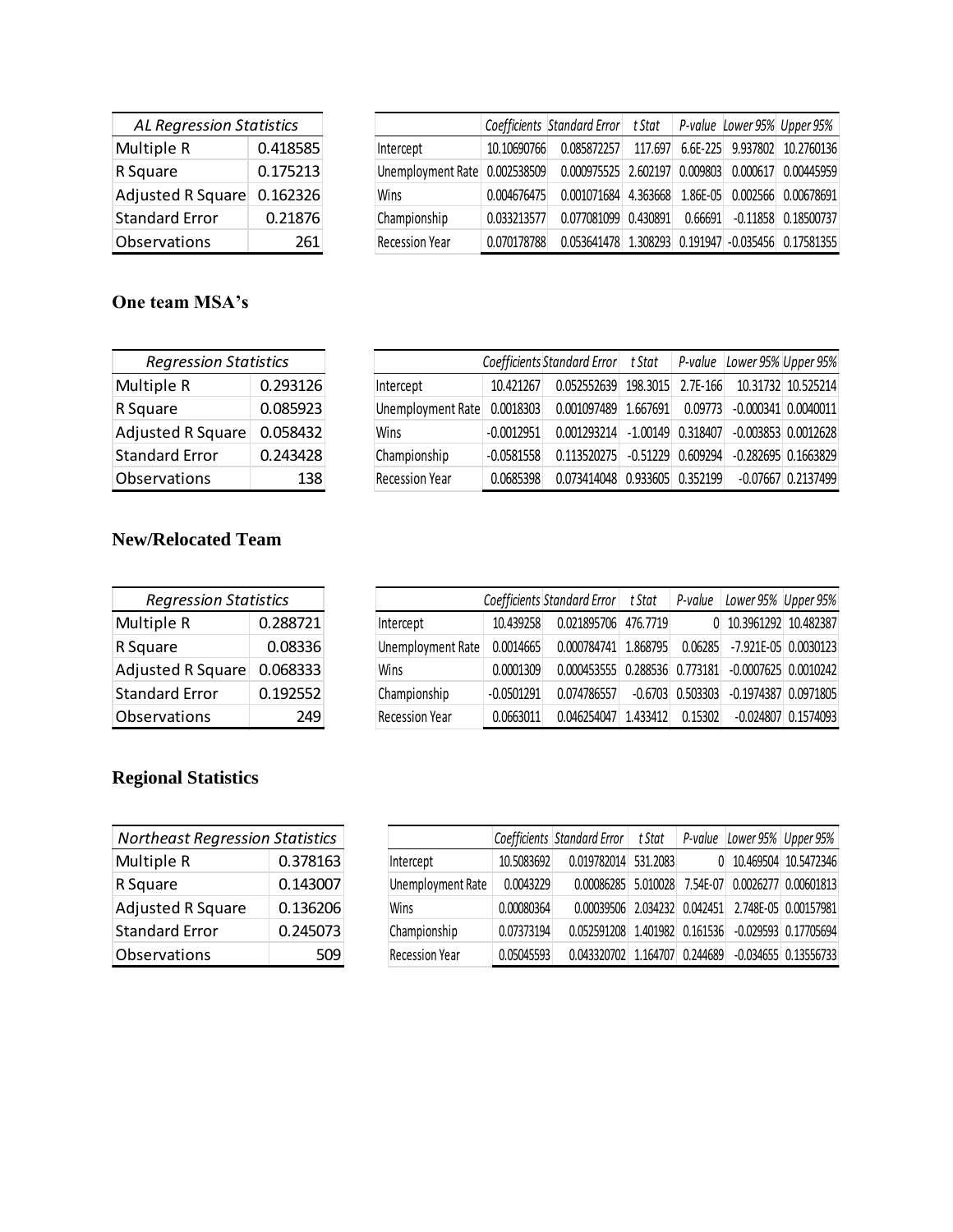| <b>South Regression Statistics</b> |          |  |  |  |
|------------------------------------|----------|--|--|--|
| Multiple R                         | 0.34763  |  |  |  |
| R Square                           | 0.120846 |  |  |  |
| <b>Adjusted R Square</b>           | 0.113474 |  |  |  |
| <b>Standard Error</b>              | 0.197203 |  |  |  |
| Observations                       |          |  |  |  |

| <b>Midwest Regression Statistics</b> |          |  |  |  |  |
|--------------------------------------|----------|--|--|--|--|
| Multiple R                           | 0.362753 |  |  |  |  |
| R Square                             | 0.13159  |  |  |  |  |
| <b>Adjusted R Square</b>             | 0.124986 |  |  |  |  |
| <b>Standard Error</b>                | 0.187466 |  |  |  |  |
| Observations                         | 531      |  |  |  |  |

|                              |              | Coefficients Standard Error t Stat                 | P-value  | Lower 95% Upper 95%         |                     |
|------------------------------|--------------|----------------------------------------------------|----------|-----------------------------|---------------------|
| Intercept                    | 10.3660426   | 0.01584989 654.0135                                | 0        |                             | 10.334898 10.397187 |
| Unemployment Rate 0.00237752 |              | 0.000601794 3.950718                               | 8.97E-05 | 0.001195                    | 0.00356             |
| Wins                         | 0.00037362   | 0.000331524                                        |          | 1.12698 0.260317 -0.0002778 | 0.001025            |
| Championship                 | $-0.0711848$ | 0.046455424 -1.53233 0.126105 -0.1624674 0.0200977 |          |                             |                     |
| <b>Recession Year</b>        | 0.05772723   | 0.035627946 1.620279 0.105833 -0.0122799 0.1277343 |          |                             |                     |

|                       |             | Coefficients Standard Error t Stat                          |          | P-value      | Lower 95% Upper 95% |           |
|-----------------------|-------------|-------------------------------------------------------------|----------|--------------|---------------------|-----------|
| Intercept             | 10.401334   | 0.014603692                                                 | 712.24   | $\mathbf{0}$ | 10.372645           | 10.430023 |
| Unemployment Rate     | 0.0028058   | $0.000599266$ 4.682142 3.62E-06 0.0016286                   |          |              |                     | 0.0039831 |
| Wins                  | 0.000384    | $0.000274946$ $1.396594$ $0.163125$ $-0.000156$ $0.0009241$ |          |              |                     |           |
| Championship          | $-0.009956$ | $0.047673096$ $-0.20884$ 0.834651 $-0.103609$               |          |              |                     | 0.0836968 |
| <b>Recession Year</b> | 0.0560231   | 0.031468033                                                 | 1.780317 | 0.075601     | -0.005795           | 0.1178415 |

| <b>West Regression Statistics</b> |          |  |  |  |  |
|-----------------------------------|----------|--|--|--|--|
| Multiple R                        | 0.29475  |  |  |  |  |
| R Square                          | 0.086878 |  |  |  |  |
| <b>Adjusted R Square</b>          | 0.079659 |  |  |  |  |
| <b>Standard Error</b>             | 0.258698 |  |  |  |  |
| Observations                      | 511      |  |  |  |  |

|                       |              | Coefficients Standard Error t Stat P-value Lower 95% Upper 95% |          |                                        |  |
|-----------------------|--------------|----------------------------------------------------------------|----------|----------------------------------------|--|
| Intercept             | 10.4775265   | 0.021986011                                                    | 476.5542 | 0 10.434331 10.520722                  |  |
| Unemployment Rate     | 0.00233289   | 0.000722393                                                    |          | 3.2294 0.001321 0.0009136 0.0037522    |  |
| Wins                  | 0.00012269   | 0.000407825                                                    |          | 0.300835 0.763664 -0.0006786 0.0009239 |  |
| Championship          | $-0.0298283$ | $0.068022148$ $-0.43851$ $0.661205$ $-0.1634689$ 0.1038123     |          |                                        |  |
| <b>Recession Year</b> | 0.0805195    | 0.046298505 1.739138 0.082619 -0.0104415 0.1714805             |          |                                        |  |

# **10 most successful teams in each league data**

| <b>South Regression Statistics</b>                 |                                      |              |                                  |  | Coefficien   |
|----------------------------------------------------|--------------------------------------|--------------|----------------------------------|--|--------------|
| Multiple R                                         | 0.34763                              |              | Intercept                        |  | 10.36604     |
| R Square                                           | 0.120846                             |              | Unemployment Rate                |  | 0.002377     |
| <b>Adjusted R Square</b>                           | 0.113474                             |              | Wins                             |  | 0.000373     |
| <b>Standard Error</b>                              | 0.197203                             |              | Championship                     |  | $-0.07118$   |
| Observations                                       | 482                                  |              | <b>Recession Year</b>            |  | 0.057727     |
|                                                    |                                      |              |                                  |  |              |
| <b>Midwest Regression Statistics</b>               |                                      |              |                                  |  | Coefficients |
| Multiple R                                         | 0.362753                             |              | Intercept                        |  | 10.401334    |
| R Square                                           | 0.13159                              |              | Unemployment Rate                |  | 0.0028058    |
| <b>Adjusted R Square</b>                           | 0.124986                             |              | Wins                             |  | 0.000384     |
| <b>Standard Error</b>                              | 0.187466                             |              | Championship                     |  | $-0.009956$  |
| Observations                                       | 531                                  |              | <b>Recession Year</b>            |  | 0.0560231    |
|                                                    |                                      |              |                                  |  |              |
|                                                    |                                      |              |                                  |  |              |
| <b>West Regression Statistics</b>                  |                                      |              |                                  |  | Coefficie    |
| Multiple R                                         | 0.29475                              |              | Intercept                        |  | 10.4775      |
| R Square                                           | 0.086878                             |              | <b>Unemployment Rate</b>         |  | 0.00233      |
| <b>Adjusted R Square</b>                           | 0.079659                             |              | Wins                             |  | 0.00012      |
| <b>Standard Error</b>                              | 0.258698                             |              | Championship                     |  | $-0.0298$    |
| Observations                                       | 511                                  |              | <b>Recession Year</b>            |  | 0.0805       |
| 10 most successful teams in each league data<br>1. | With unemployment rate as a variable |              |                                  |  |              |
| <b>All Regression Statistics</b>                   |                                      |              | <b>NFL Regression Statistics</b> |  |              |
| Multiple R                                         | 0.4336037                            | Multiple R   |                                  |  | 0.330879     |
| R Square                                           | 0.1880122                            | R Square     |                                  |  | 0.109481     |
| Adjusted R Square                                  | 0.1806036                            |              | <b>Adjusted R Square</b>         |  | 0.084881     |
| <b>Standard Error</b>                              | 0.2184075                            |              | <b>Standard Error</b>            |  | 0.25587      |
| Observations                                       | 554                                  | Observations |                                  |  | 187          |
| <b>NBA Regression Statistics</b>                   |                                      |              | <b>NHL Regression Statistics</b> |  |              |

| <b>MLB Regression Statistics</b> |            |  |  |  |  |
|----------------------------------|------------|--|--|--|--|
| Multiple R                       | 0.51451776 |  |  |  |  |
| R Square                         | 0.26472852 |  |  |  |  |
| <b>Adjusted R Square</b>         | 0.24474832 |  |  |  |  |
| <b>Standard Error</b>            | 0.20947326 |  |  |  |  |
| Observations                     |            |  |  |  |  |

| <b>NBA Regression Statistics</b> |      | <b>NHL Regression Statistics</b> |          |  |
|----------------------------------|------|----------------------------------|----------|--|
| Multiple R                       |      | 0.437229 Multiple R              | 0.487221 |  |
| R Square                         |      | 0.191169 R Square                | 0.237385 |  |
| <b>Adjusted R Square</b>         |      | 0.16919 Adjusted R Square        | 0.214688 |  |
| <b>Standard Error</b>            |      | 0.218812 Standard Error          | 0.207375 |  |
| Observations                     | 190. | Observations                     | 174      |  |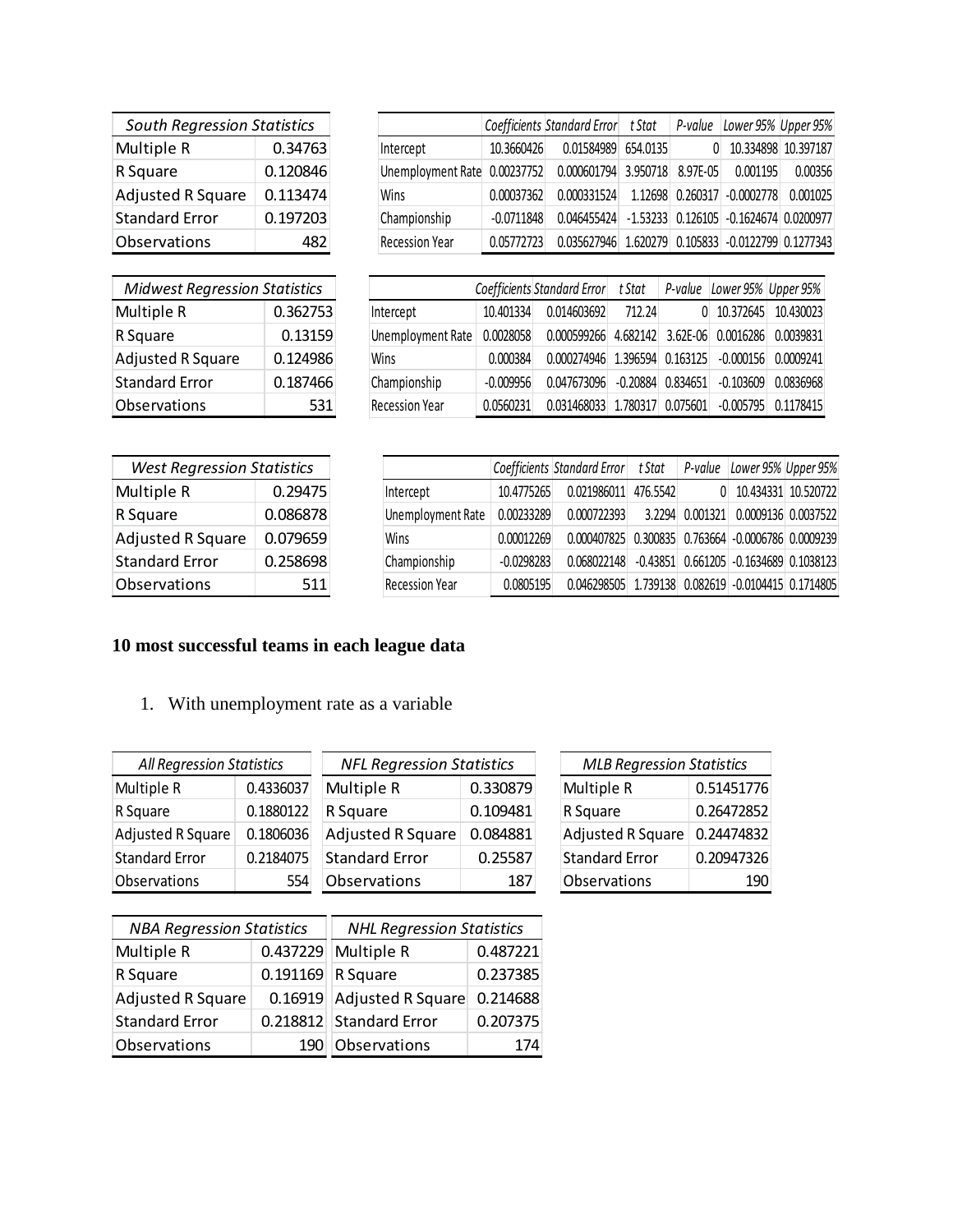# 2. Unemployment as a variable

| All Regression Statistics |          | <b>NFL Regression Statistics</b> |          | <b>MLB Regression Statistics</b> |          |
|---------------------------|----------|----------------------------------|----------|----------------------------------|----------|
| Multiple R                | 0.433918 | Multiple R                       | 0.33378  | Multiple R                       | 0.514767 |
| R Square                  | 0.188285 | R Square                         | 0.111409 | R Square                         | 0.264985 |
| <b>Adjusted R Square</b>  |          | 0.180879 Adjusted R Square       | 0.086863 | Adjusted R Square                | 0.245011 |
| <b>Standard Error</b>     |          | 0.218371 Standard Error          | 0.255593 | <b>Standard Error</b>            | 0.209437 |
| Observations              |          | Observations                     | 187      | Observations                     | 190      |

| <b>NBA Regression Statistics</b> |          | <b>NHL Regression Statistics</b> |          |  |
|----------------------------------|----------|----------------------------------|----------|--|
| Multiple R                       | 0.437652 | Multiple R                       | 0.48772  |  |
| R Square                         | 0.191539 | R Square                         | 0.237871 |  |
| <b>Adjusted R Square</b>         | 0.16957  | <b>Adjusted R Square</b>         | 0.215188 |  |
| <b>Standard Error</b>            | 0.218762 | <b>Standard Error</b>            | 0.207309 |  |
| Observations                     |          | Observations                     | 174      |  |

# 3. With employment as a variable

| <b>All Regression Statistics</b> |          | <b>NFL Regression Statistics</b> |          | <b>MLB Regression Statistics</b> |          |
|----------------------------------|----------|----------------------------------|----------|----------------------------------|----------|
| Multiple R                       | 0.43638  | Multiple R                       | 0.373017 | Multiple R                       | 0.508198 |
| R Square                         | 0.190428 | R Square                         | 0.139141 | R Square                         | 0.258266 |
| Adjusted R Square                | 0.183041 | Adjusted R Square                | 0.115361 | Adjusted R Square                | 0.23811  |
| <b>Standard Error</b>            | 0.218082 | <b>Standard Error</b>            | 0.251573 | <b>Standard Error</b>            | 0.210392 |
| Observations                     |          | Observations                     |          | Observations                     | 190      |

| <b>NBA Regression Statistics</b> |         |  |
|----------------------------------|---------|--|
| Multiple R                       | 0.44579 |  |
| R Square                         | 0.19873 |  |
| <b>Adjusted R Square</b>         | 0.17695 |  |
| <b>Standard Error</b>            | 0.21779 |  |
| Observations                     | 190     |  |